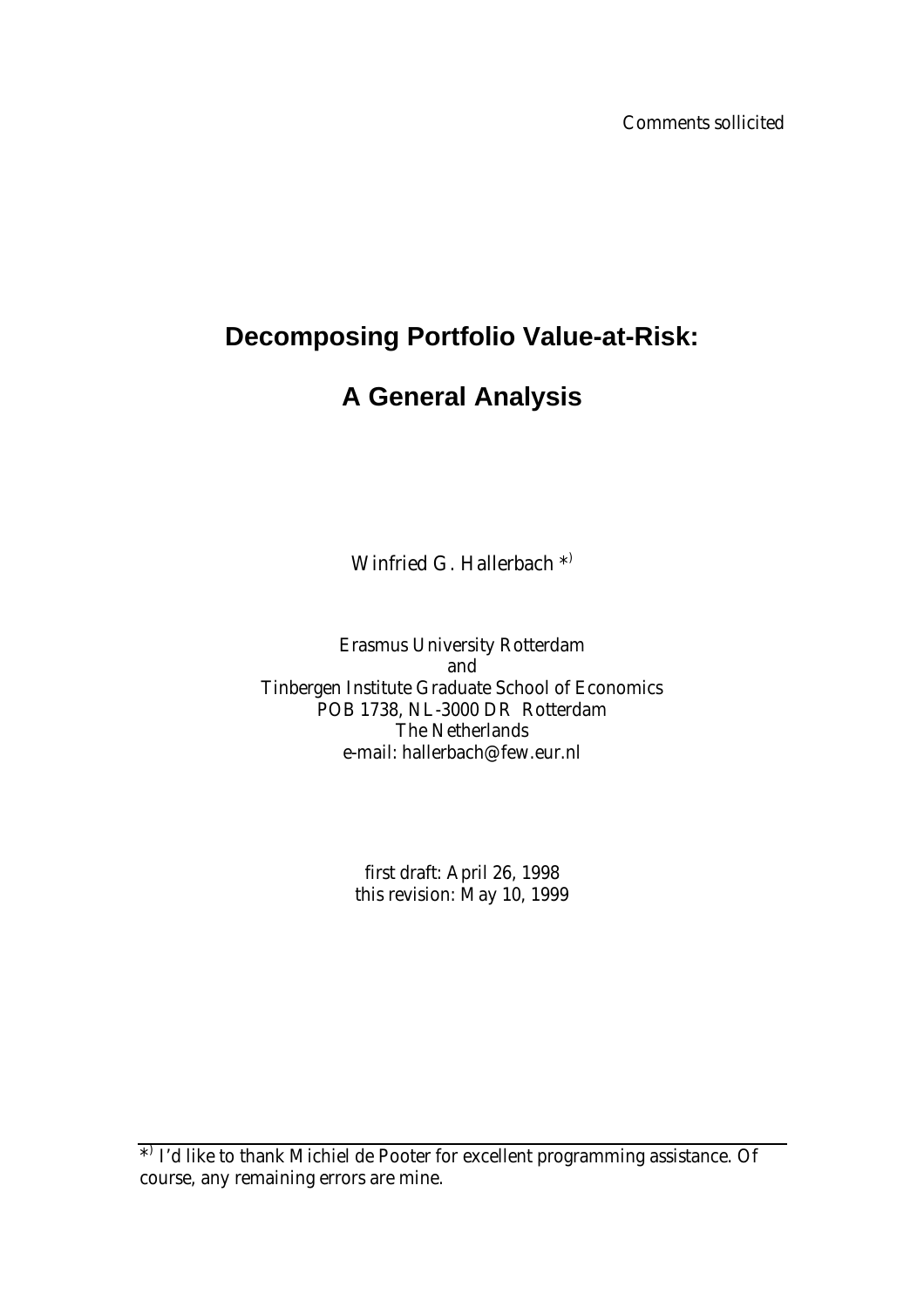## **Abstract**

An intensive and still growing body of research focuses on estimating a portfolio's Valueat-Risk. Depending on both the degree of non-linearity of the instruments comprised in the portfolio and the willingness to make restrictive assumptions on the underlying statistical distributions, a variety of analytical methods and simulation-based methods are available. Aside from the total portfolio's VaR, there is a growing need for information about *(i)* the marginal contribution of the individual portfolio components to the diversified portfolio VaR, *(ii)* the proportion of the diversified portfolio VaR that can be attributed to each of the individual components consituting the portfolio, and *(iii)* the incremental effect on VaR of adding a new instrument to the existing portfolio.

Expressions for these marginal, component and incremental VaR metrics have been derived by Garman [1996a, 1997a] under the assumption that returns are drawn from a multivariate normal distribution. For many portfolios, however, the assumption of normally distributed returns is too stringent. Whenever these deviations from normality are expected to cause serious distortions in VaR calculations, one has to resort to either alternative distribution specifications or historical and Monte Carlo simulation methods. Although these approaches to overall VaR estimation have received substantial interest in the literature, there exist to the best of our knowledge no procedures for estimating marginal VaR, component VaR and incremental VaR in either a non-normal analytical setting or a Monte Carlo / historical simulation context.

This paper tries to fill this gap by investigating these VaR concepts in a general distribution-free setting. We derive a general expression for the marginal contribution of an instrument to the diversified portfolio VaR − whether this instrument is already included in the portfolio or not. We show how in a most general way, the total portfolio VaR can be decomposed in partial VaRs that can be attributed to the individual instruments comprised in the portfolio. These component VaRs have the appealing property that they aggregate linearly into the diversified portfolio VaR. We not only show how the standard results under normality can be generalized to non-normal analytical VaR approaches but also present an explicit procedure for estimating marginal VaRs in a simulation framework. Given the marginal VaR estimate, component VaR and incremental VaR readily follow. The proposed estimation approach pairs intuitive appeal with computational efficiency. We evaluate various alternative estimation methods in an application example and conclude that the proposed approach displays an astounding accuracy and a promising outperformance.

*Keywords:* Value-at-Risk, marginal VaR, component VaR, incremental VaR, nonnormality, non-linearity, estimation, simulation

*JEL classification: C13, C14, C15, G10, G11*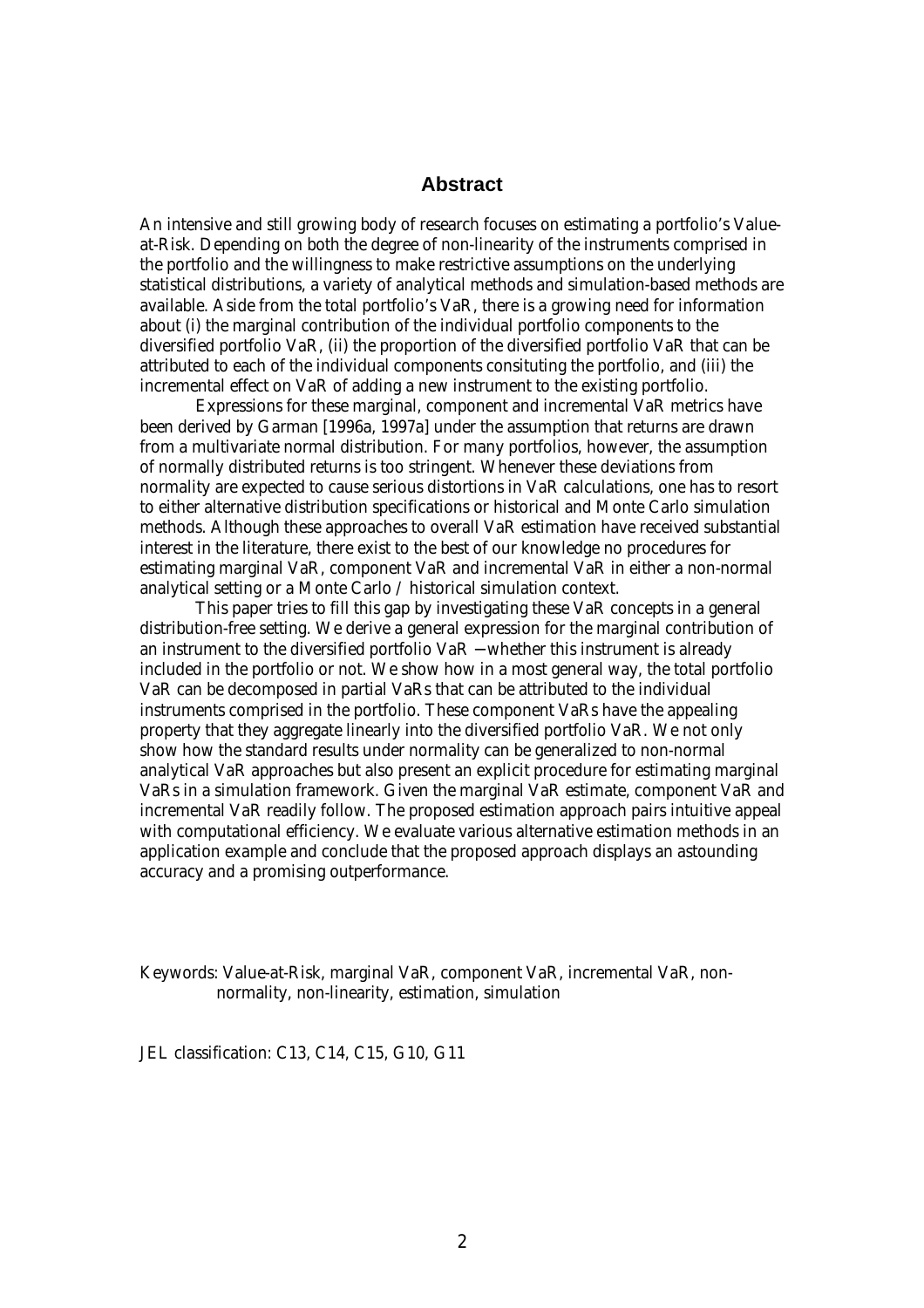## **1. Introduction**

Value-at-Risk (VaR) is defined as a one-sided confidence interval on potential portfolio losses over a specific horizon. Interest in such a diagnostic metric can be traced back to Edgeworth [1888], but the developments in this field were really spurred by the release of *RiskMetrics*™ by J.P.Morgan in October 1994. An intensive and still growing body of research focuses on estimating a portfolio's VaR and *RiskMetrics* has become a classic framework by now. Depending on both the degree of non-linearity of the instruments comprised in the portfolio and the willingness to make restrictive assumptions on the underlying statistical distributions, a variety of analytical methods and simulation-based methods are currently available (see for example Duffie & Pan [1997] and Jorion [1997] for an overview). Aside from the total portfolio's VaR, there is a growing need for information about *(i)* the marginal contribution of the individual portfolio components to the diversified portfolio VaR, *(ii)* the proportion of the diversified portfolio VaR that can be attributed to each of the individual components consituting the portfolio, and *(iii)* the incremental effect on VaR of adding a new instrument to the existing portfolio.

Why should one be interested in marginal VaRs, component VaRs and incremental VaRs? Risking to answer a rhetoric question we can think of some reasons. Firstly, when presented a VaR figure, what positions constitute the big risks and what positions in contrast serve as hedges? Component VaR reveals pockets of risk concentrations as well as hedges. Secondly, when the overall VaR figure appears to be disturbingly high, how should one alter the portfolio mix (if possible) in order to mitigate the portfolio's overall risk exposure? The effects of changes in portfolio composition are measured by marginal VaRs. Thirdly, what is the change in portfolio VaR when a new instrument or trade is added to the portfolio? Does the VaR increase or decrease and how much? Incremental VaR measures this potential impact on overall VaR.

These three VaR metrics are closely related. Garman [1996a,b, 1997a,b] has derived expressions for these measures under the assumption that returns are drawn from a multivariate normal distribution. His results can readily be used in the so-called variance-covariance approach to VaR estimation (like the *RiskMetrics* framework). For many portfolios, however, the assumption of normally distributed returns does not apply. Fat tailed distributions are rule rather than exception for financial market factors and the inclusion of non-linear derivative instruments in the portfolio gives rise to distributional asymmetries. Whenever these deviations from normality are expected to cause serious biases in VaR calculations, one has to resort either to alternative distribution specifications (like the t-distribution) or to historical and Monte Carlo simulation

3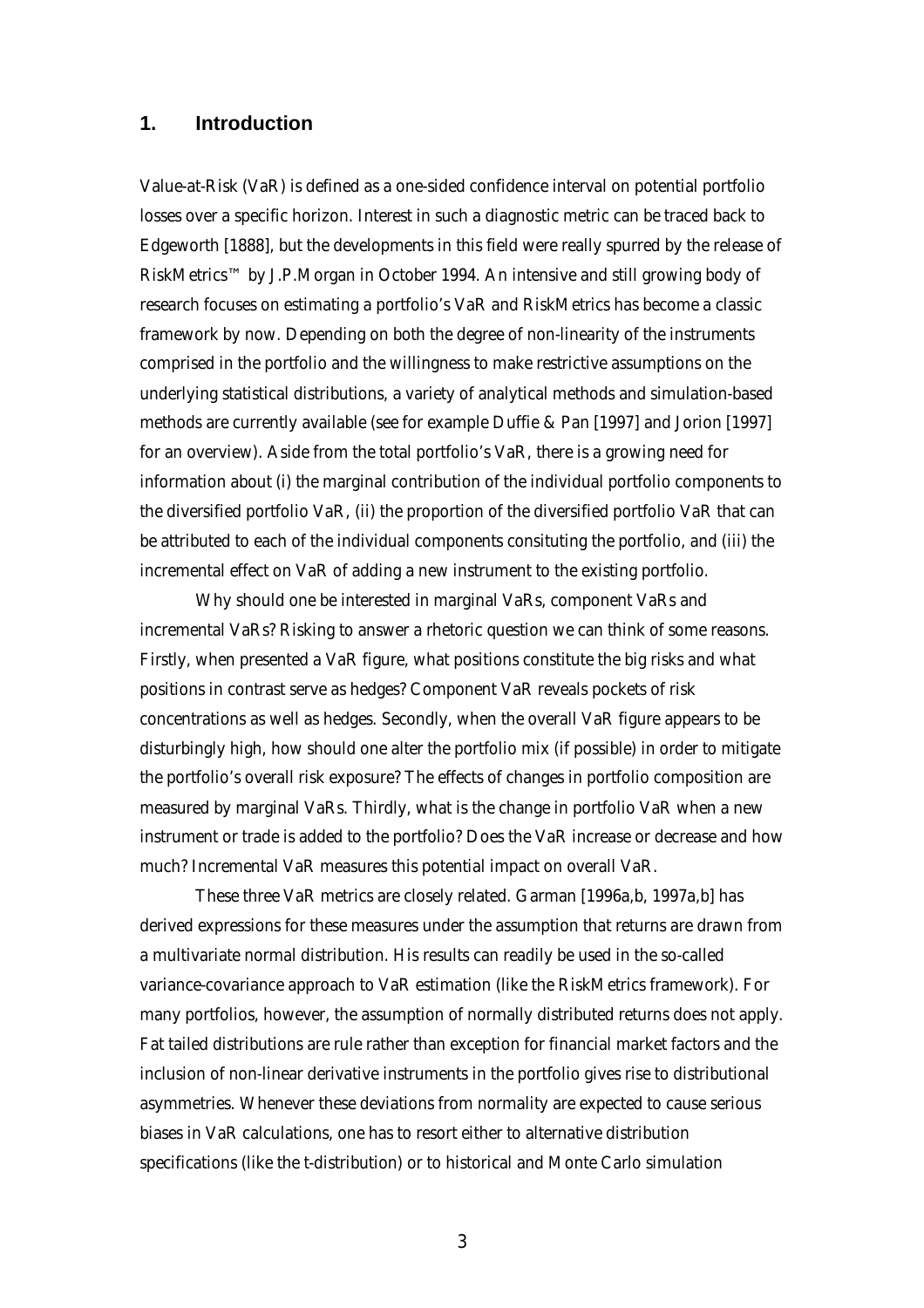methods. Although these approaches to overall VaR-estimation have received substantial interest in the literature, there exist to the best of our knowledge no procedures for estimating marginal VaR, component VaR and incremental VaR in a non-normal context. Estimating marginal VaR then would imply re-estimating overall VaR for a slightly changed portfolio composition. Since notably simulation methods are computationally intensive, this brute force approach is tedious, time-consuming and hence not feasible in a trading environment. For estimating component VaR even the recipe is missing.

This paper tries to fill this gap by investigating the concepts of marginal, component and incremental VaR in a general distribution-free setting. We show how the standard results under normality can be generalized to non-normal analytical VaR approaches and we present explicit procedures for estimating marginal VaR in simulation settings. Given the marginal VaR, component VaR and incremental VaR readily follow. Based on the intrinsic linearity of the portfolio operator, our approach pairs appealing simplicity with high accuracy and computational efficiency.

The structure of the paper is as follows. Section 2 introduces notation and gives some definitions. After summarizing marginal VaR and component VaR in a restrictive normal world, section 3 presents our theoretical key results. We derive a general expression for the marginal contribution of an instrument to the diversified portfolio VaR − whether this instrument is already included in the portfolio or not. We show how in a most general way, the total portfolio VaR can be decomposed in partial VaRs that can be attributed to the individual instruments comprised in the portfolio. These component VaRs have the appealing property that they aggregate into the diversified portfolio VaR. In section 4 we investigate the empirical issues connected to the practical application of our findings. We discuss the distributional assumptions under which the derived expressions hold, either exactly or as mean-square error approximations. In addition we provide guidelines to estimating the VaR measures. We propose various different procedures for estimating the common building block of marginal, component and incremental VaRs, viz. global and local regression models, asymmetric response models, rational approximants and the adjusted conditional mean model. We hereby do not limit ourselves to a "normal" world, but also cover non-normality, historical simulation methods and Monte Carlo simulation approaches. Section 5 evaluates the accuracy of the proposed estimators. On the basis of some prototypical examples we conclude that the preferred estimation procedure pairs computational simplicity with high accuracy. Finally, section 6 concludes the paper and presents some suggestions for further research.

4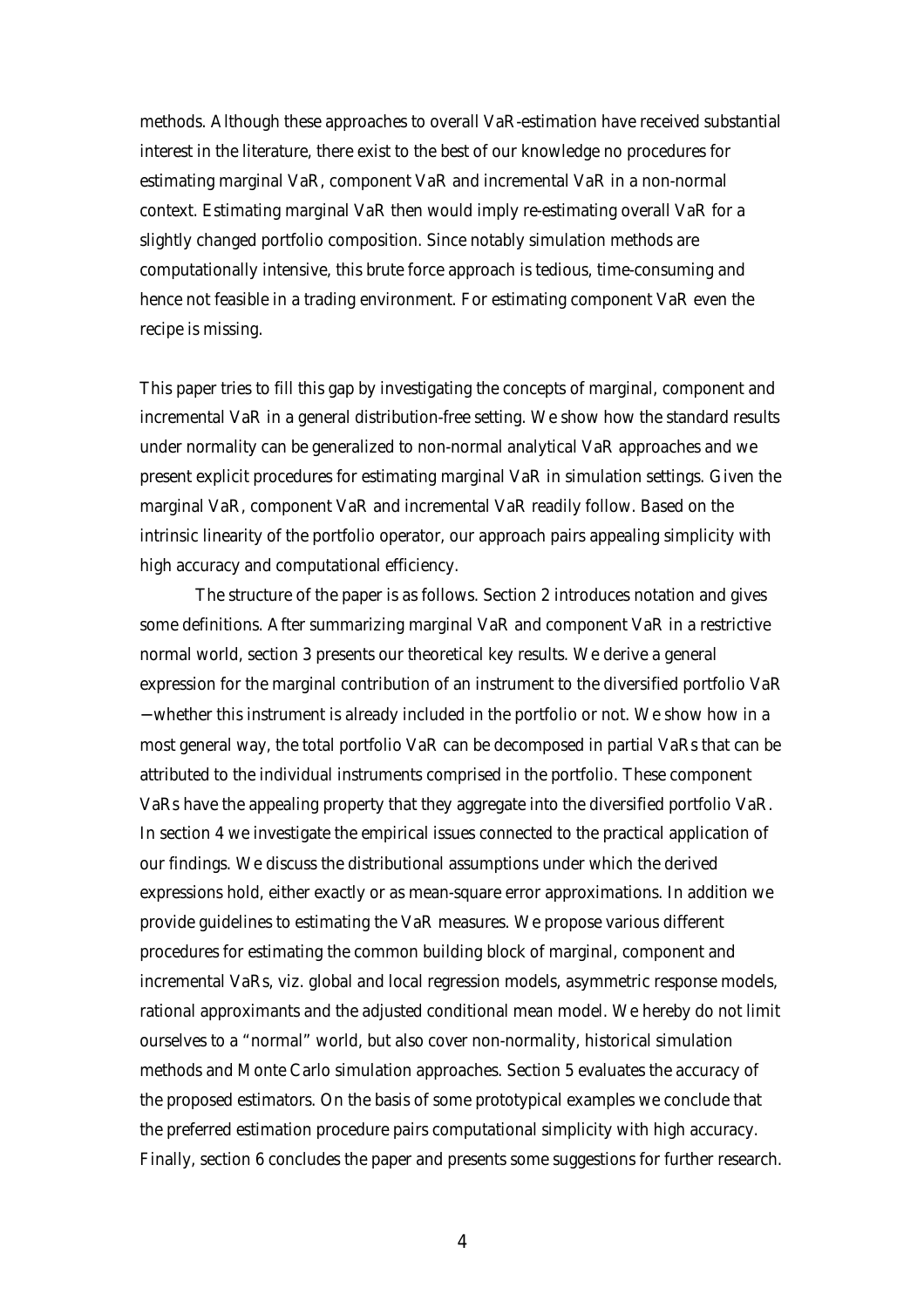## **2. Some definitions**

#### **dollar-VaR and return-VaR**

Given the current  $(t=0)$  marked-to-market portfolio value  $V_0$ , a confidence level of  $c$  and an evaluation horizon of  $\Delta t$  years, the overall portfolio VaR is defined by:

$$
(1) \qquad \Pr\Bigl[V_0 - \widetilde{V}_{\Delta t} < VaR\Bigr] = c
$$

where the tilde marks a stochastic variable. Using continuous compounded returns, the stochastic end-of-horizon portfolio value is  $\tilde{V}_{\bm{D}t} = V_0 \exp \! \left(\widetilde{r}_{p} \bm{D} t \right)$ . So the dollar-VaR can be expressed in terms of a continuously compounded return-VaR (or the critical negative return), denoted by  $\overline{r_p^*}$  , defined over the VaR-horizon  $\Delta t$  :

$$
(2) \qquad r_p^* = -\ln\left(\frac{V_0 - VaR}{V_0}\right) \approx VaR/V_0
$$

satisfying  ${Pr}$   $\left\{ \widetilde{r}_p \Delta t < -r_p^* \right\} = 1 - c$ .

We assume that the portfolio *p* is composed of *N* individual instruments. Given the current dollar-positions  $\{n_i\}_{i \in p}$  in these instruments and their time  $\Delta t$  market values  $\{\widetilde{P}_{i,\Delta t}\}_{i\in p}$  , the end-of-horizon portfolio value is  $\widetilde{V}_{\Delta t}=\sum_{i\in p}n_i\widetilde{P}_{i,\Delta t}$  . The portfolio return over the holding period  $\Delta t$  then equals:<sup>1</sup>

$$
(3) \qquad \widetilde{r}_{p,\textbf{D}t} = \sum_{i \in p} w_i \widetilde{r}_{i,\textbf{D}t}
$$

 $\overline{a}$ 

where the portfolio weights  $\{w_i\}_{i \in p}$  are defined by  $w_i \equiv n_i P_{i,0} / V_0$  , satisfying  $\sum_{i\in p} w_i = 1.^2$  In fact, we allow eq.(3) to represent any partitioning of the portfolio as long as it is disjoint, exhaustive and linear in the portfolio weights. For example,  $w_i$  may indicate the proportion of the current portfolio value invested in instrument *i*, instrument

 $1$  Note that eq.(3) is exact for percentage returns, but holds only approximately for logarithmic returns. We join in with conventional practice and assume that the cross-sectional aggregation property in eq.(3) holds with acceptable accuracy.<br><sup>2</sup> The composition of the portfolio is assumed to be constant over the VaR-horizon, obviously.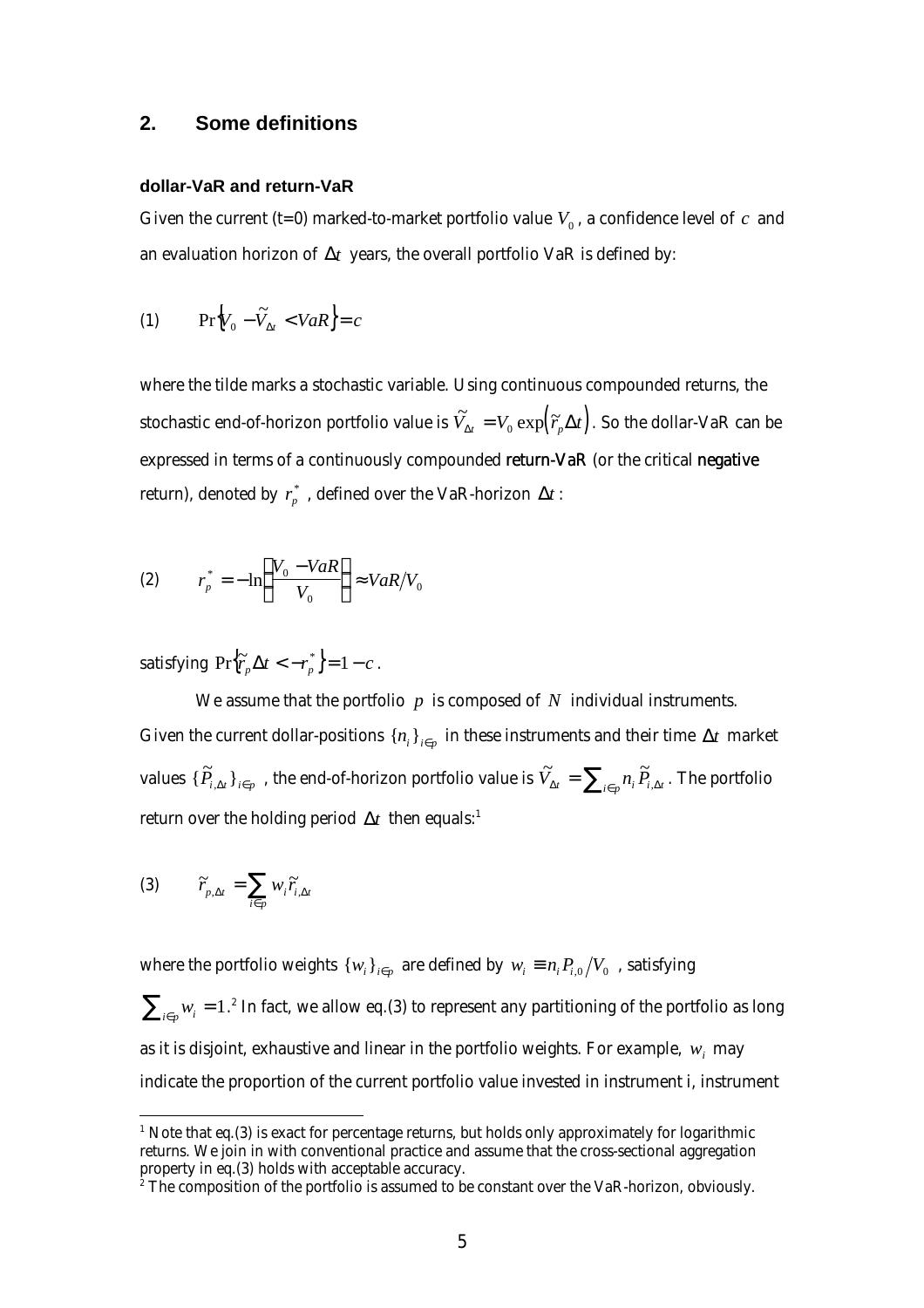type *i*, trade *i*, or geographical region *i*.For convenience, we'll henceforth refer to the portfolio components as instruments.

In the following, we focus on portfolio and instrument returns and on return-VaR. Without any loss of generality, our results can be transposed to dollar-VaR since  $VaR = V_0 \left[1 - \exp\left(-r_p^*\right)\right]$ .<sup>3</sup> For notational convenience, we set  $\Delta t = 1$ . Where it is obvious from the context, we'll suppress the time subscripts.

### **marginal VaR, component VaR and incremental VaR**

On a return basis, the marginal VaR is the change in the return-VaR resulting from a marginal change in the relative position in instrument *i*. Hence, the marginal return-VaR of component *i*, M-VaR<sub>i</sub>, equals:

$$
(4) \qquad M - VaR_i \equiv \frac{\P \ r_p^*}{\P \ w_i} \qquad i \in p
$$

In addition to the marginal contribution of individual instruments to the portfolio VaR, we consider the total contribution of each separate included instrument to the diversified portfolio VaR. In order to analyze the (return-) VaRs of the individual instruments within the context of the portfolio in which they are included, we must find out how to decompose the portfolio VaR into partial VaRs or component VaRs. We require that these component VaRs *(i)* can uniquely be attributed to each of the individual instruments comprised in that portfolio and *(ii)* aggregate linearly into the total diversified portfolio VaR. Denoting an instrument's *i* component return-VaR by C-VaR<sup>i</sup> , we require that:

$$
(5) \qquad r_p^* \equiv \sum_{i \in p} C - VaR_i
$$

 $\overline{a}$ 

Of course, the relative magnitude of the individual component VaRs depends on the portfolio partitioning criterion involved. However, since we require the partitioning to be disjoint and exhaustive, the additivity property is independent of the particular partitioning criterion employed.

 $3$  Whether focusing on returns or on dollar positions, transactions with zero initial value have to be decomposed into non-zero (long and short) positions. For example, a newly initiated long forward contract is represented by a long spot position and a short bond position. A swap contract consists of a long and a short position in two different bonds.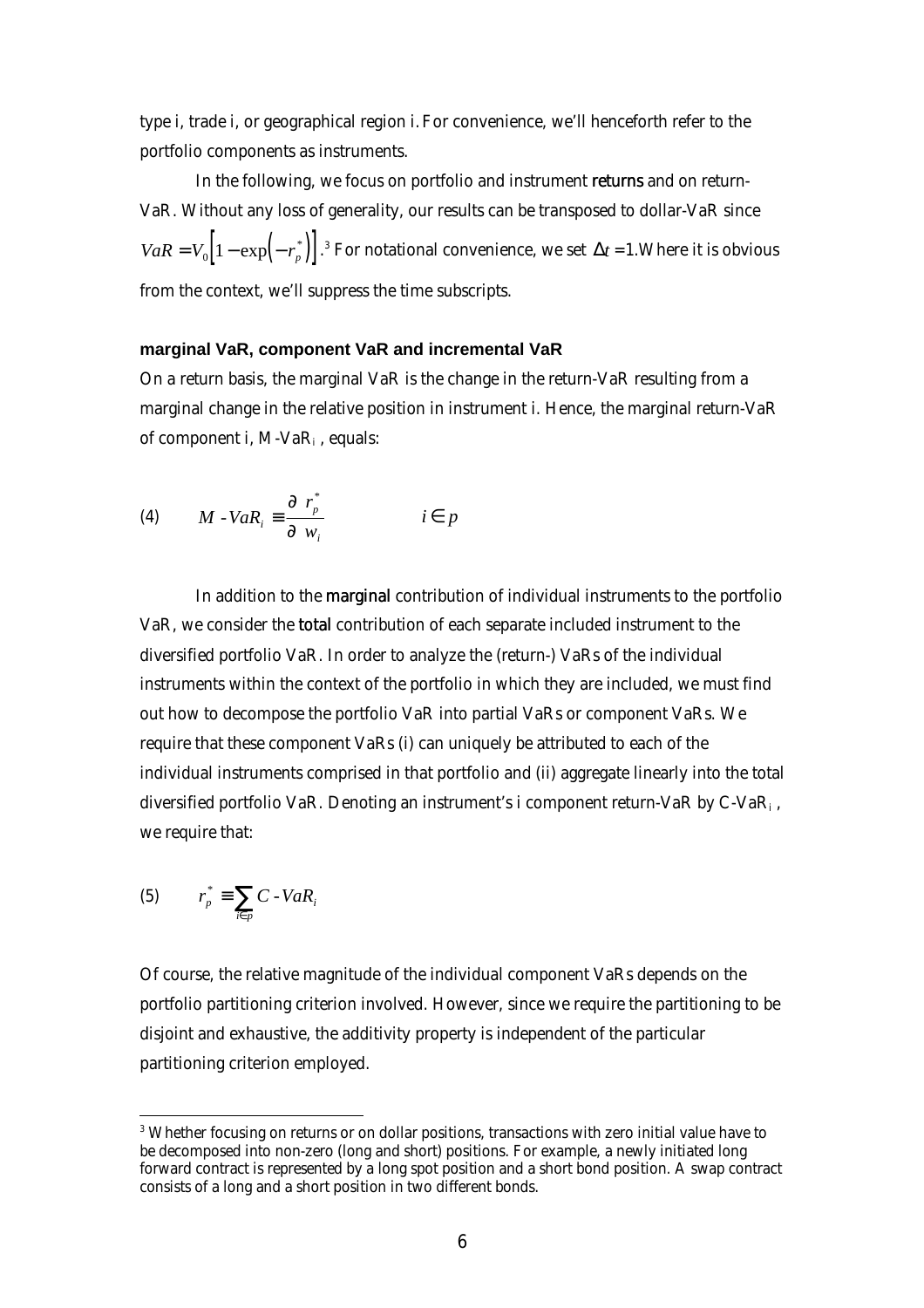Note that because of interdependencies between instrument returns, the instruments' stand-alone VaRs do not add up to the diversified portfolio VaR. The breakdown of VaR according to portfolio components or market risk factors as suggested by Fong & Vasicek [1997] suffers from the same shortcoming and is hence not useful.<sup>4</sup>

Note that eq.(4) also applies to an instrument not yet included in the portfolio. Suppose the initial portfolio *p* comprises *N-1* instruments and consider this (*N-1*)-element portfolio as an *N*-element portfolio where  $w<sub>N</sub> = 0$ . Now assume that instrument *N* is added to the portfolio with weight  $w_{\scriptscriptstyle N}$  . Then, to a first order approximation the change in portfolio VaR is:

$$
\text{(6)} \qquad \Delta r_p^* \approx \frac{\eta r_p^*}{\eta w_N}\bigg|_{W_N} = 0 \qquad w_N
$$

 $\overline{a}$ 

for  $w_N^{\parallel}$  small. This is the incremental VaR of instrument *N*. Hence, the VaR of the augmented portfolio can be approximated by  $r_p^* + \Delta r_p^*$ . Although they have the same building block, the main difference between component VaR and incremental VaR is that the former applies exact while the latter is an approximation.

Since incremental VaR readily follows from marginal VaR, we concentrate on marginal VaR and component VaR. In the next section we first discuss marginal VaRs, component VaRs and their relationship in a normal world, whereafter we shift our attention to a general setting.

## **3. Generalizing marginal VaR and component VaR**

The available formulas for estimating marginal VaR and component VaR (in dollar terms) rest on the multivariate normality assumption. We therefore first summarize the normal case. We then offer a completely general perspective on marginal VaR and component VaR. We analyze these metrics in a distribution-free setting and present our theoretical key results.

<sup>4</sup> Hallerbach & Menkveld [1999] in contrast derive a disjoint, exhaustive and linear decomposition of overall VaR with respect to a multi-factor risk model. They also provide empirical evidence in a corporate VaR context.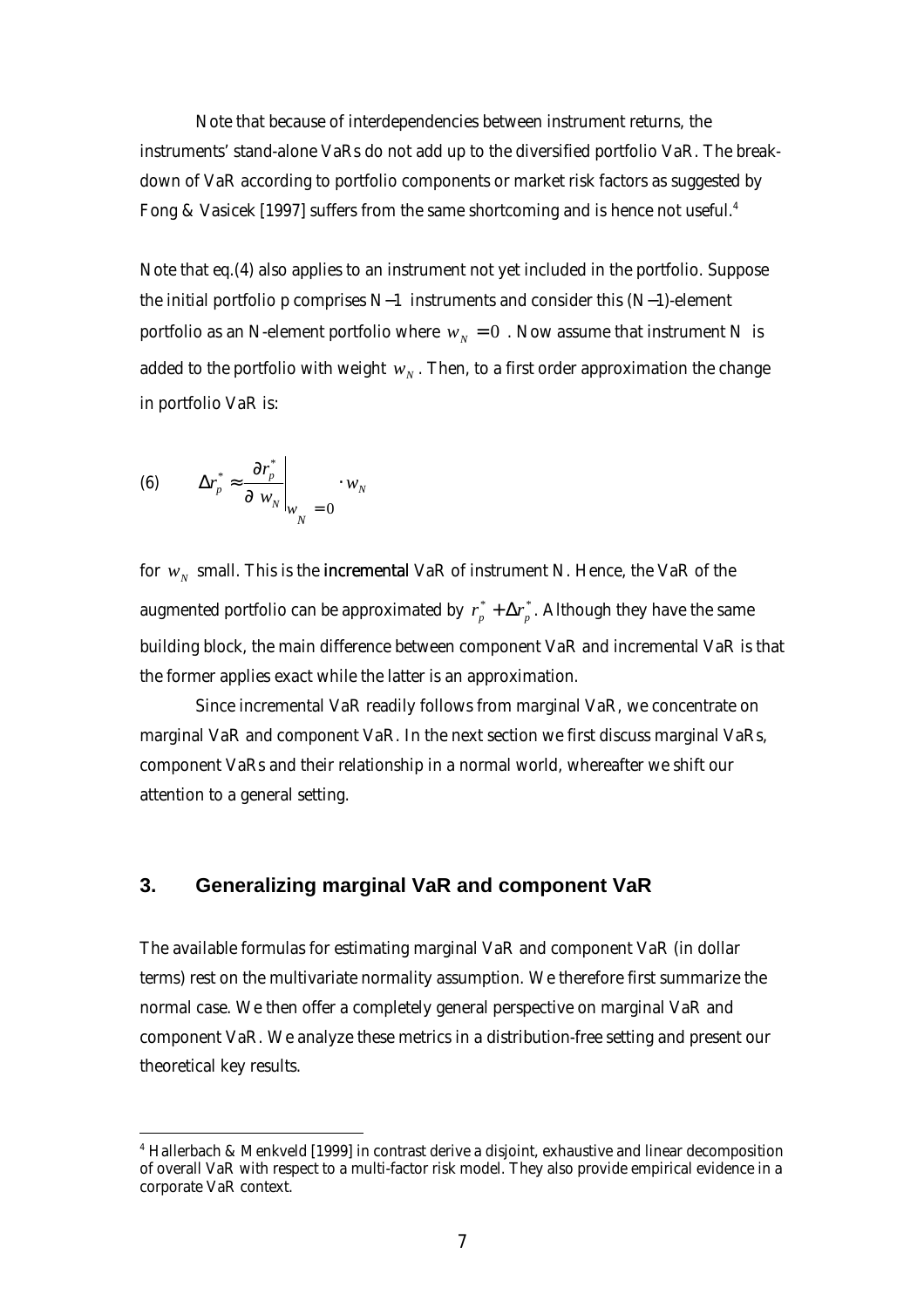#### **multivariate normality**

Analytical approaches to estimating VaR rest on assumptions with respect to the form of the portfolio return distribution. A popular (because tractable) assumption is that instrument returns are drawn from a multivariate normal distribution. Hence the portfolio return, continuously compounded over the horizon Δ*t* , also follows a normal distribution,  $\widetilde{r}_p \thicksim N(\bm{m}_p^{},\bm{s}_p^{})$  . For a 95%-VaR , for example, the return-VaR over the specified horizon is given by:

(7) 
$$
r_p^* = -\mathbf{m}_p + N^{-1}(c) \cdot \mathbf{S}_p = -\mathbf{m}_p + 1.65 \cdot \mathbf{S}_p
$$

From the definition of portfolio variance it readily follows that:

(8) 
$$
\frac{\P{\mathbf{S}_p}}{\P{w_i}} = \frac{Cov(\tilde{r}_i, \tilde{r}_p)}{\mathbf{S}_p} = \mathbf{b}_i \cdot \mathbf{S}_p
$$

where  $\bm{b}_i$  is the slope coefficient in the OLS regression of  $\widetilde{r}_i$  on  $\widetilde{r}_p$  ,

(9) 
$$
\boldsymbol{b}_i = \frac{Cov(\tilde{r}_i, \tilde{r}_p)}{Var(\tilde{r}_p)}
$$

and where  $Cov(\cdot, \cdot)$  and  $Var(\cdot)$  are the covariance and variance operators. Setting all expected returns equal to zero according to common practice<sup>5</sup>, the marginal return-VaR follows from eqs. $(4)$ ,  $(7)$  and  $(8)$ :

$$
(10) \qquad M - VaR_i = \boldsymbol{b}_i \cdot \boldsymbol{r}_p^*
$$

 $\overline{a}$ 

This indeed corresponds to the expression for marginal dollar-VaR as derived by Garman  $[1996a,b]$ .<sup>6</sup>

From the linearity of the covariance operator, it follows immediately from eq.(9) that:

<sup>5</sup> Because of the short time horizon *Dt* involved in VaR estimations, the expected returns are often neglected. This practice is not always warranted, however, for example when there are substantial non-linearities in the instruments' pay-offs inducing convexity effects.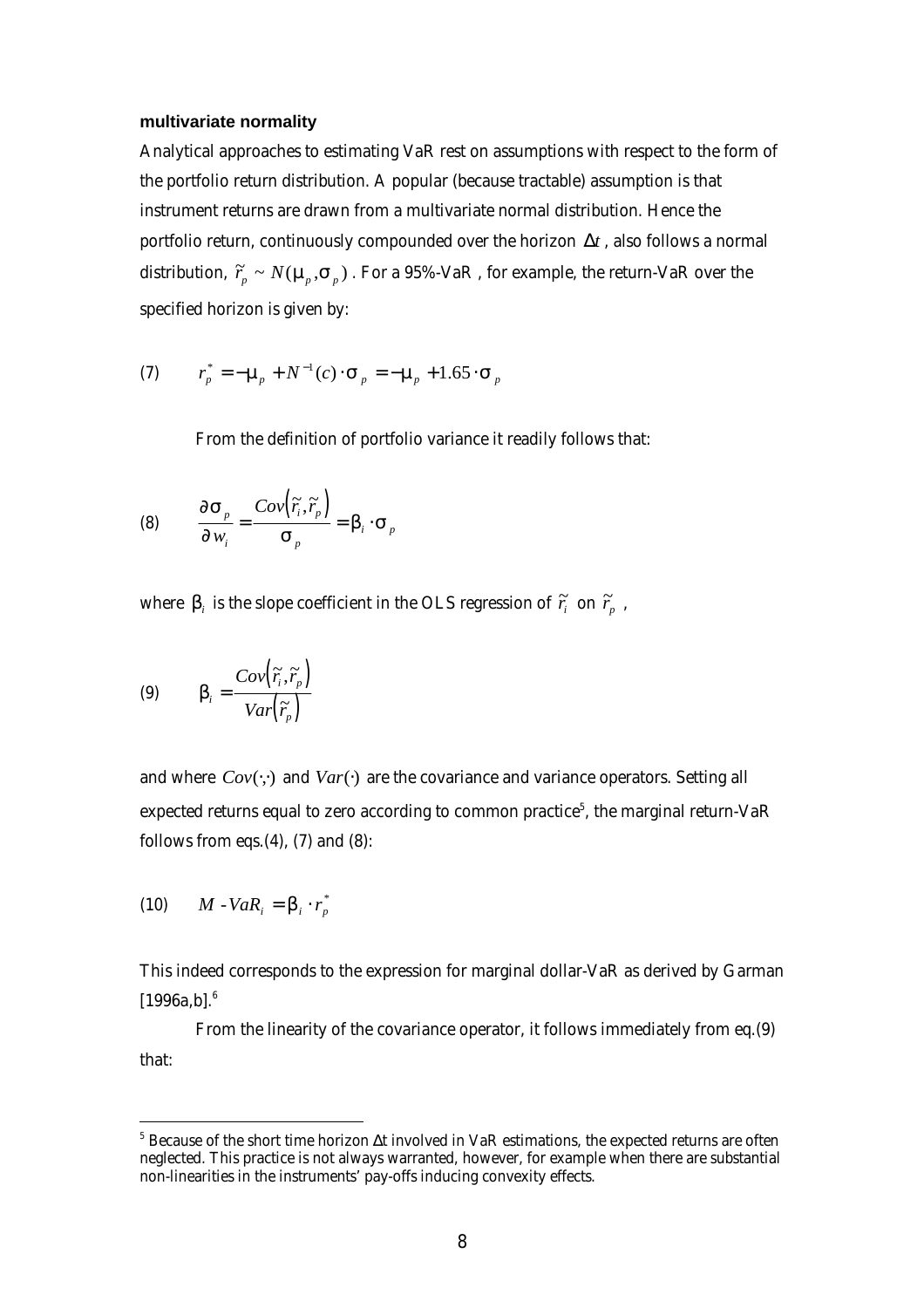$$
(11) \qquad \boldsymbol{b}_p = \sum_{i \in p} w_i \boldsymbol{b}_i = 1
$$

Hence,

$$
(12) \qquad r_p^* = \sum_{i \in p} w_i \left( \boldsymbol{b}_i \cdot r_p^* \right) = \sum_{i \in p} w_i \cdot M - VaR_i
$$

where according to eq.(5) each term *i* identifies the component-VaR of instrument *i* :

(13) 
$$
C - VaR_i = w_i \cdot M - VaR_i \qquad i \in p
$$

So an instrument's *i* component return-VaR is simply given by its marginal return-VaR, multiplied by its investment weight in portfolio *p* . Eqs.(12) and (13) are fully consistent with the dollar-terms expressions as presented by Jorion [1997, p.154] and as derived by Garman [1997a,b].

It happens that this relationship between marginal and component VaR is much more general than is believed. Let us therefore escape from the restrictive multivariate world and analyze marginal- and component-VaRs in a general setting.

#### **a general perspective**

 $\overline{a}$ 

Eq.(3) identifies the portfolio return as a convex combination of the returns on the individual components. Therefore, the portfolio return  $\widetilde{r}_p$  and hence the return-VaR  $\; r_p^\ast$ are linearly homogeneous functions of the investment fractions  $\{w_i\}_{i\in p}$  . According to Euler's theorem it then immediately follows that:

(14) 
$$
r_p^* = \sum_{i \in p} \frac{\int \int r_p^*}{\int \int w_i} w_i = \sum_{i \in p} w_i \cdot M - VaR_i = \sum_{i \in p} C - VaR_i
$$

So the relationship between marginal and component VaR is of a very general nature. It does not depend on any distributional assumptions but prevails since the portfolio return can be expressed as a linear combination of the individual component returns. Without loss of generalization, the components may be mapped in a non-linear fashion onto M

 $6$  Garman [1996a,b] terms this metric DelVaR and VaRdelta<sup>™</sup>, respectively.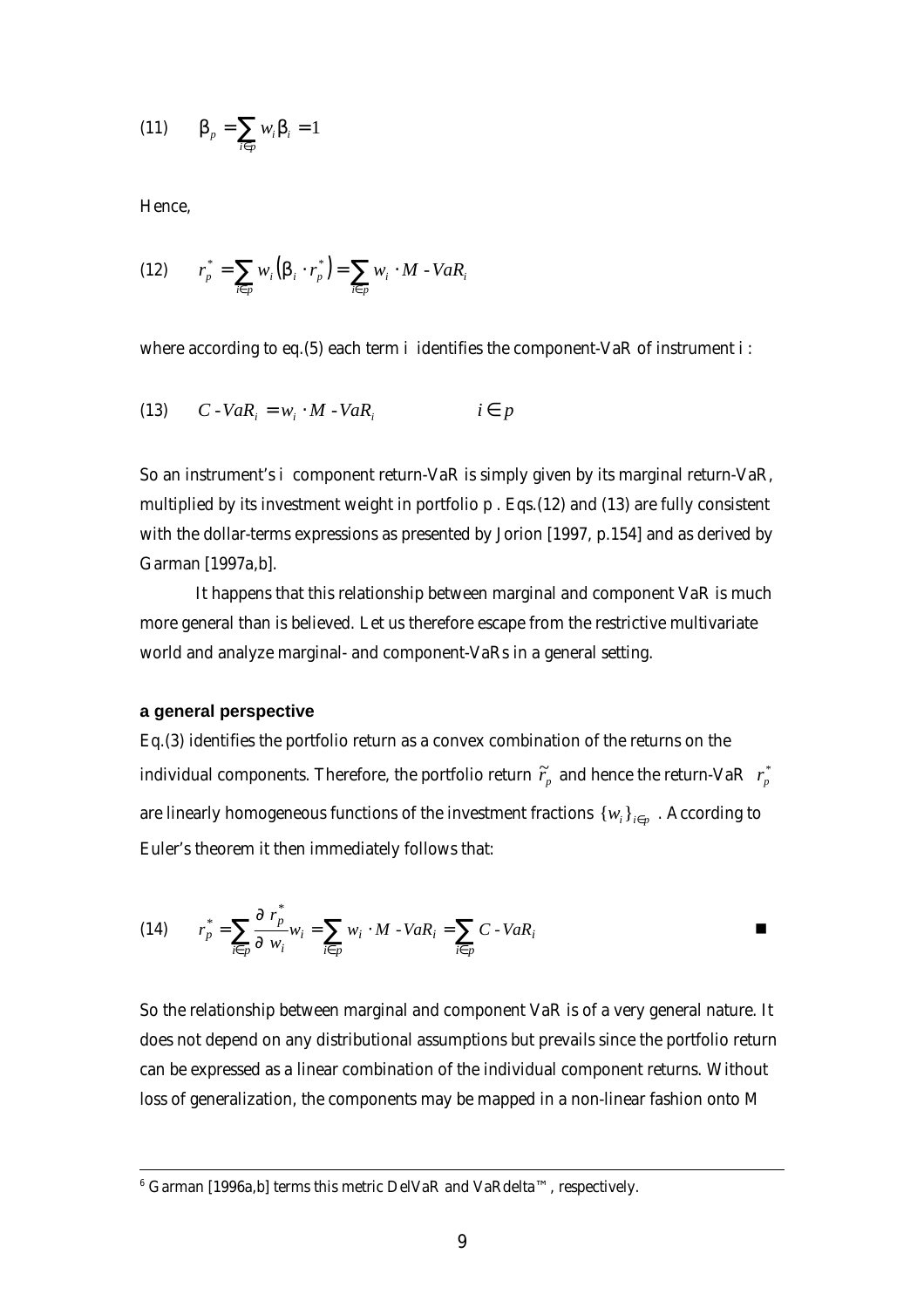underlying state variables (or market factors) or standardized positions (like cash flows on the maturity vertices in JPMorgan's [1996] *RiskMetrics*).

Maintaining the general nature of the setting, we can even obtain more insight in marginal and component VaRs . The only (and very weak) assumption we now make is that all relevant return distributions have finite first moments. From eq.(3), by the very definition of conditional expectations, we have:

(15) 
$$
\widetilde{r}_p = E\Big\{\widetilde{r}_p \Big|\widetilde{r}_p\Big\} = \sum_{i \in p} w_i E\Big\{\widetilde{r}_i \Big|\widetilde{r}_p\Big\}
$$

Note that  $E\big\{\widetilde r_i\big\vert \widetilde r_p\big\}$  is to be interpreted as the expectation of  $\widetilde r_i\,$  conditional to the  $\sigma$ -field F ) relative to which  $\widetilde{r}_p$  is defined. Hence, this conditional expectation is a random variable. By taking iterated expectations, we get:

$$
(16) \qquad r_p^* = -\sum_{i \in p} w_i E\Big\{\widetilde{r}_i \Big|\widetilde{r}_p = -r_p^*\Big\}
$$

Since the portfolio return now takes the particular value  $-r_p^\ast$  , this conditional expectation becomes deterministic. Combining eqs.(4) & (16) yields:

$$
(17) \qquad M - VaR_i = -E\left\{\widetilde{r}_i \middle| -r_p^*\right\} \qquad \qquad i \in p
$$

and hence, from eq.(14),

$$
(18) \qquad C - VaR_i = -w_i \cdot E\Big\{\widetilde{r}_i \Big| - r_p^* \Big\} \qquad \qquad i \in p
$$

The intuition behind eqs(17-18) is clear. When there is a strong positive (negative) interdependence between  $\widetilde{r}_p$  and  $\widetilde{r}_i$  , then large negative portfolio returns will be associated with large negative (positive) instrument returns. Increasing (decreasing) the weight  $w_i$  of the instrument will then lower the portfolio return even more, thus increasing the portfolio's VaR.

Once marginal VaR is known, component VaR (and incremental VaR when *w<sup>i</sup>* is initially zero) readily follow. In the remainder we'll therefore focus on marginal VaR.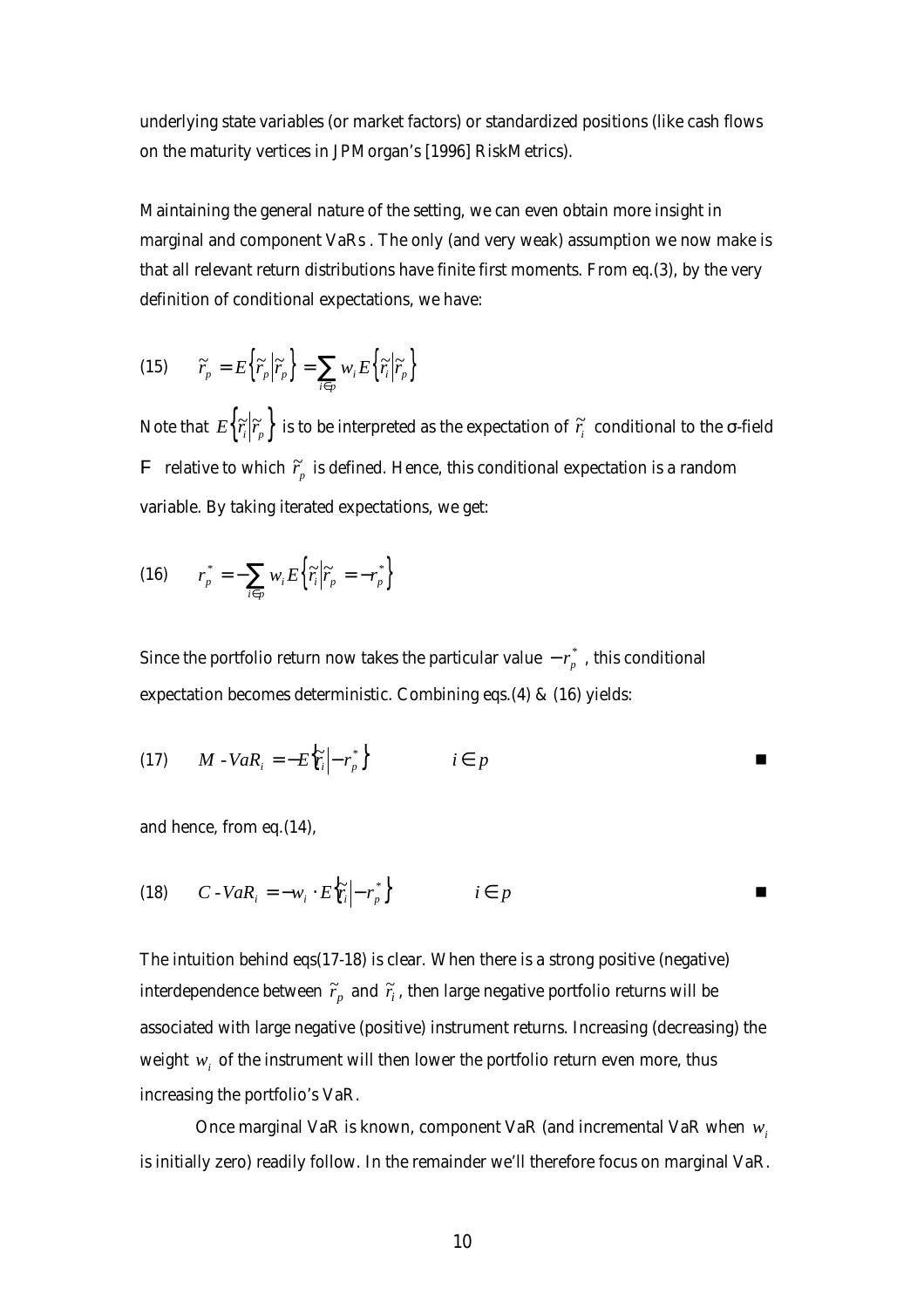In the next section we investigate how to estimate this metric, in both analytic and simulation environments.

## **4. Estimating marginal VaRs (and component VaRs)**

In analytical approaches to estimating VaR, either assumptions are made with respect to the specific form of the portfolio return distribution or this distribution is reconstructed in an approximate way by means of its first four or so estimated moments<sup>7</sup>. Simulation based methods come in two basic forms. Historical simulation approaches employ historical return "scenarios" to construct a sample frequency distribution from which the portfolio's return confidence interval can be determined. In Monte Carlo simulations, a very large number of drawings is made from predetermined (joint) distributions to construct the portfolio's return frequency distribution.

Simulation methods are much more flexible than analytical methods since they can effectively cope with non-linear return patterns from options and other non-linear derivative instruments. Given a particular sampling of market factors, the instruments can be marked-to-model and the end-of-horizon portfolio can be determined. Compared to Monte Carlo simulation, historical simulation has the advantage that no assumptions have to be made regarding the underlying return generating distributions and that it is relatively fast.<sup>8</sup> On the other hand, when there are (almost) no non-linear return patterns, analytical methods are much more tractable and display a higher computational efficiency.

The conventional formulas for estimating marginal VaR and component VaR rest on the multivariate normality assumption. To the best of our knowledge, there are no simple procedures available for estimating these metrics within simulation-based VaR approaches. In those cases one would have to re-estimate VaR for a slightly changed portfolio composition. Since simulation methods are computationally intensive, this brute force approach is tedious, time-consuming and hence not feasible in a trading environment. In this section, we provide guidelines to estimating marginal VaR and component VaR within non-normal analytical VaR methods and simulation methods.

 $\overline{a}$ 

 $7$  This can be accomplished by means of moment expansions of the distribution function; see Kendall & Stuart [1969, pp.156-167] for a general discussion. Jarrow & Rudd [1982] apply the technique in option pricing and Hull [1998, pp.357-358] summarizes its use in a VaR context.  $^8$  However, historical simulation can suffer from a lack of sufficient observations to construct a comfortably reliable frequency distribution.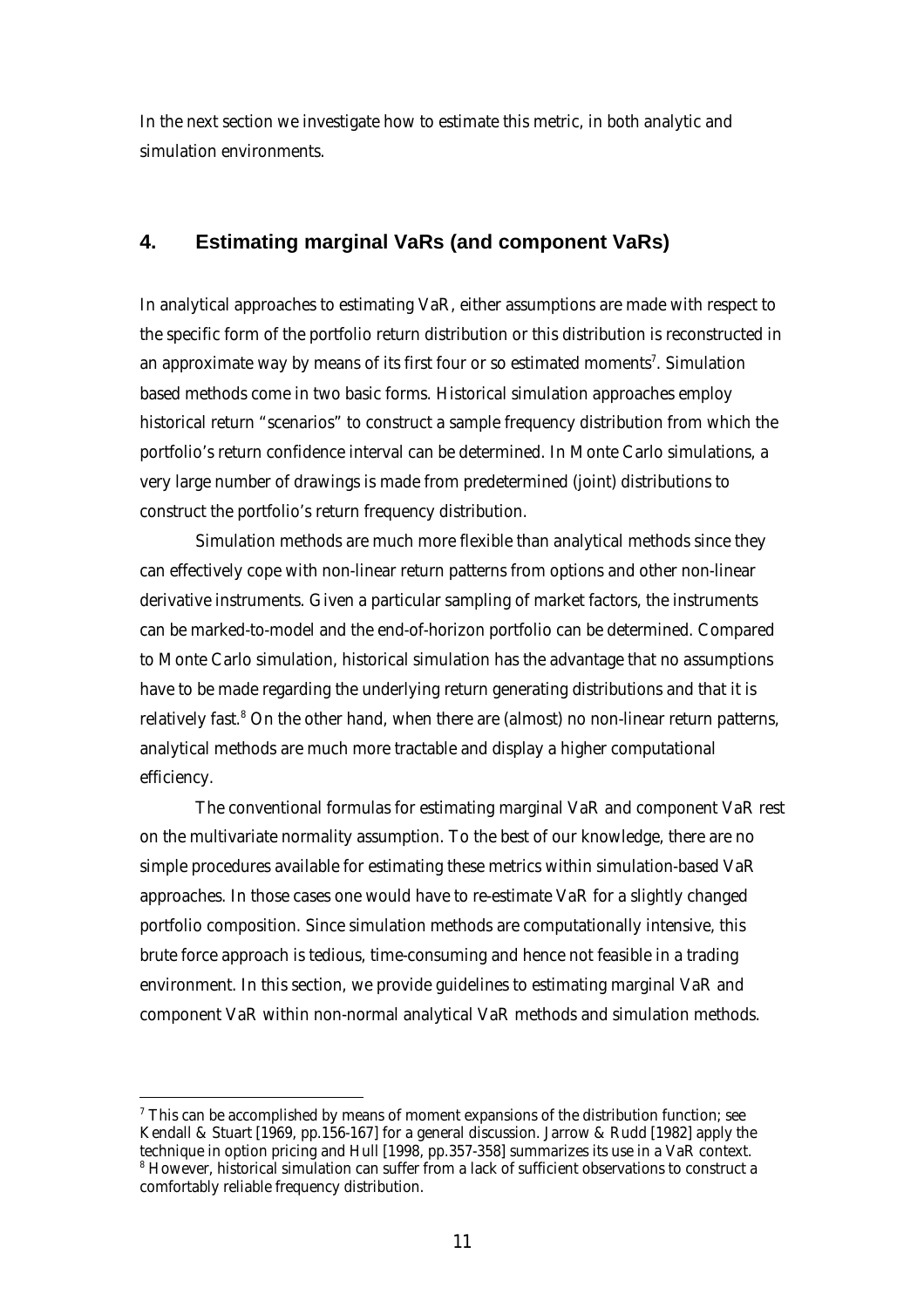#### **4.1 preamble**

Estimating M-VaR entails two steps. First,  $\widetilde{r_i}$  is linked to the portfolio return  $\widetilde{r}_p$  in order to obtain  $\ E\big\{\widetilde r_i\big\vert \widetilde r_p\big\}$  , and then the restriction that the portfolio return equals minus the  $r_{\rm F}$  return-VaR,  $\widetilde{r}_{\rm p} = -r_{\rm p}^*$  is imposed, in order to get  $E\left\{\widetilde{r}_{\rm i}\Big|\widetilde{r}_{\rm p} = -r_{\rm p}^*\right\}.$ 

Suppose that we model the relationship between  $\widetilde{r}_i^*$  and  $\widetilde{r}_p^*$  by some function  $f_i(\cdot)$  :

$$
(19) \qquad \widetilde{r_i} = f_i\left(\widetilde{r_p}\right) + \widetilde{\mathbf{x}_i}
$$

where without loss of generality, we let the additive disturbance term satisfy  $E\{{\bf x}_i\}$  :  $\left\{ \widetilde{\mathbf{x}}_i \right\} = 0$ . Assuming that the relevant first and second moments exist, the choice  $f_i(\cdot) = E\Big\{\widetilde{r_i}\Big|\widetilde{r_p}\Big\}$ minimizes the mean-squared error of the fit  $E\{\mathbf{x}^2\}$  .  $\widetilde{\mathbf{x}}^{2}$   $\}$  .<sup>9</sup> Hence, the least-squares representation of eq.(19) is:

$$
(20) \qquad \widetilde{r_i} = E\bigg\{\widetilde{r_i}\bigg|\widetilde{r_p}\bigg\} + \widetilde{\mathbf{x}_i}
$$

which in turn implies the semi-independence of the disturbance term:<sup>10</sup>

$$
(21) \t E\left\{\widetilde{\mathbf{x}}_i \middle| \widetilde{r}_p\right\} = 0
$$

 $\overline{a}$ 

<sup>&</sup>lt;sup>9</sup> This follows from applying iterated expectations:  $E\biggl\{\bigl[\widetilde{r_i} - f_i(\cdot)\bigr]^2\biggr\} = E\biggl\{E\biggl\{\bigl[\widetilde{r_i} - f_i(\cdot)\bigr]^2\biggl|\widetilde{r_p}\biggr\}\biggr\} \, .$ <sup>10</sup> At first sight, the assumption of semi-independence between  $\widetilde{\boldsymbol{X}_i}$  and  $\widetilde{\boldsymbol{r}}_p$  may seem unwarranted. After all, since the portfolio  $p$  is a convex combination of all instruments, the disturbance term  $\tilde{\boldsymbol{x}_i}$ is part of the return on  $p$ . However, multiplying the LHS and RHS of eq.(20) with  $w_i^+$  and summing over  $i \in p$  implies that  $\widetilde{\mathbf{x}}_p = \sum_{i \in p} w_i \widetilde{\mathbf{x}}_i = 0$ .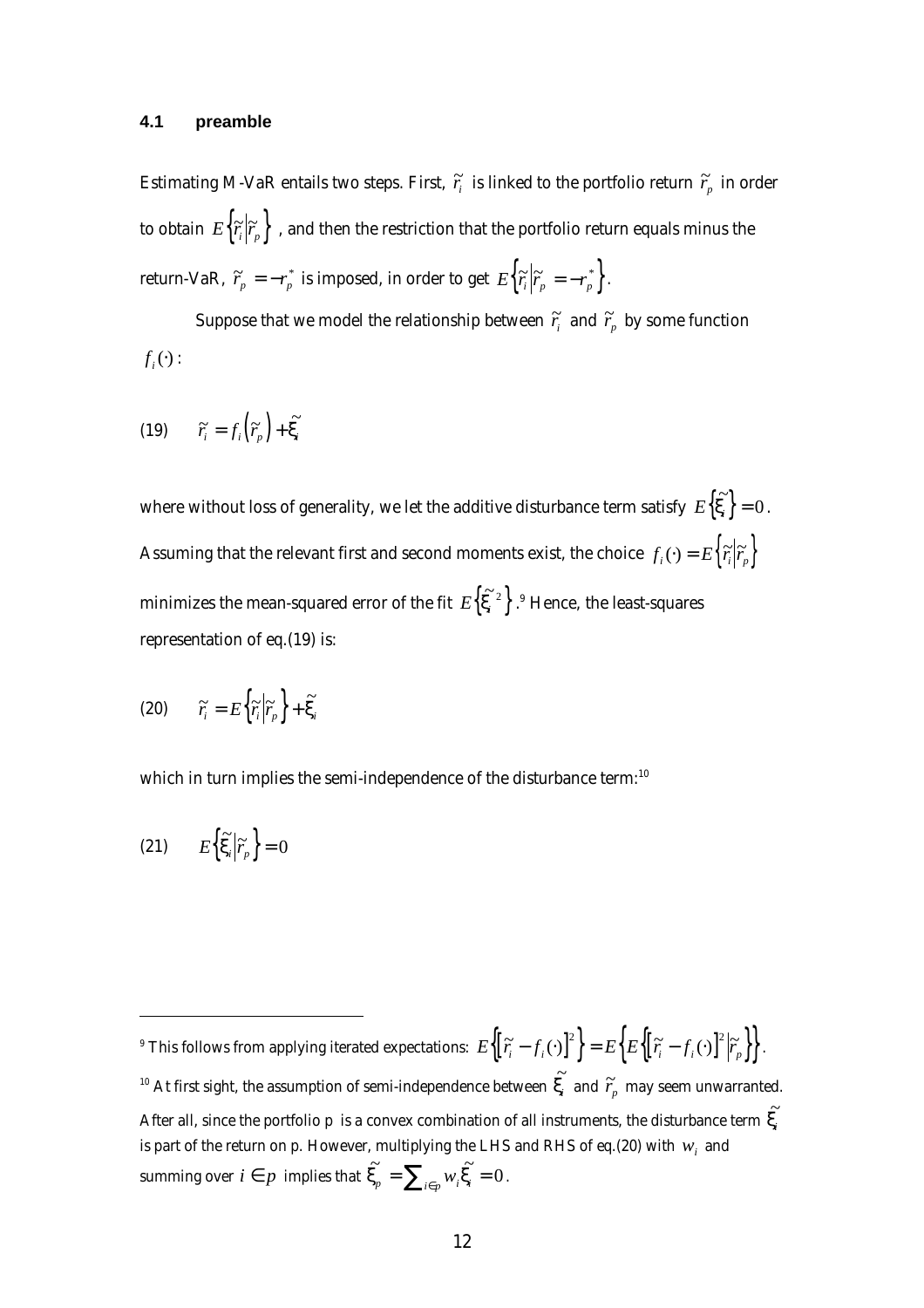#### **orthogonal projection**

In order to obtain a general insight in  $\ E\bigl\{\widetilde r_i\bigl| \widetilde r_p\bigr\}$  , we consider the orthogonal projection of  $\widetilde{r}_i$  into the subspace spanned by the portfolio return  $\widetilde{r}_p$ :

(22) 
$$
\widetilde{r}_i = \mathbf{a}_i + \mathbf{b}_i \widetilde{r}_p + \widetilde{\mathbf{e}}_i
$$

This construction is always possible. In statistical terms, eq.(22) represents an ordinary linear least-squares approximation to the relationship between  $\widetilde{r_i}$  and  $\widetilde{r}_p$  , satisfying  $E\big\{\bm{\widetilde{e}}_i\big\}=0$  and the orthogonality condition  $E\big\{\bm{\widetilde{e}}_i\widetilde{r}_p\big\}=0$  of the disturbances. Assuming that second moments exist, it follows from the latter that  $Cov\big(\widetilde{r_i},\widetilde{r_p}\big)=\bm{b}_i\cdot Var\big(\widetilde{r_p}\big)$  , which defines the slope coefficient  $\bm{b}_i$  in this general setting as in eq.(9) above. Also, for the intercept we have  $\bm{a}_i = E\big\{\widetilde{r}_i\big\} - \bm{b}_i\cdot E\big\{\widetilde{r}_p\big\}$  , which conforms to well-known results from standard OLS regression theory.<sup>11</sup>

From eq.(22) we thus have:

(23) 
$$
E\left\{\widetilde{r}_i\middle|\widetilde{r}_p\right\} = E\left\{\widetilde{r}_i\right\} + \boldsymbol{b}_i\left[\widetilde{r}_p - E\left\{\widetilde{r}_p\right\}\right] + E\left\{\widetilde{\boldsymbol{e}}_i\middle|\widetilde{r}_p\right\}
$$

where  $E\big\{\widetilde{r_i}\big|\widetilde{r_p}\big\}$  is a random variable. When the actual relationship between  $\widetilde{r_i}$  and  $\widetilde{r_p}$  is linear, the conditional expectation eq.(23) is linear in  $\widetilde{r}_p$  . This in turn implies the semiindependence  $E\Big\{\bm{\widetilde{e}}_i\Big|\bm{\widetilde{r}}_p\Big\}=0$  . Together with the restriction that  $\bm{\widetilde{r}}_p=-r_p^*$  , eq.(23) then transforms to the deterministic expression:

(24) 
$$
E\left\{\widetilde{r}_i\bigg|\widetilde{r}_p = -r_p^*\right\} = E\left\{\widetilde{r}_i\right\} + \boldsymbol{b}_i\bigg[-r_p^* - E\bigg\{\widetilde{r}_p\bigg\}\bigg]
$$

Hence, from eq.(17) we obtain:

 $\overline{a}$ 

 $11$  Likewise, it is easy to see that on the portfolio level we have a slope of unity (see eq.(11)) and a zero intercept,  $a_p = \sum_{i \in p} w_i a_i = E\{\widetilde{r}_p\} - \bm{b}_p \cdot E\{\widetilde{r}_p\} = 0$ . When  $p$  is a market index or "the market portfolio" of financial assets, eq.(22) is known as the market model; see Stapleton & Subrahmanyam [1983], e.g. We explicitly do not label the slope coefficients as "betas" since this term is contaminated with diverse interpretations in finance.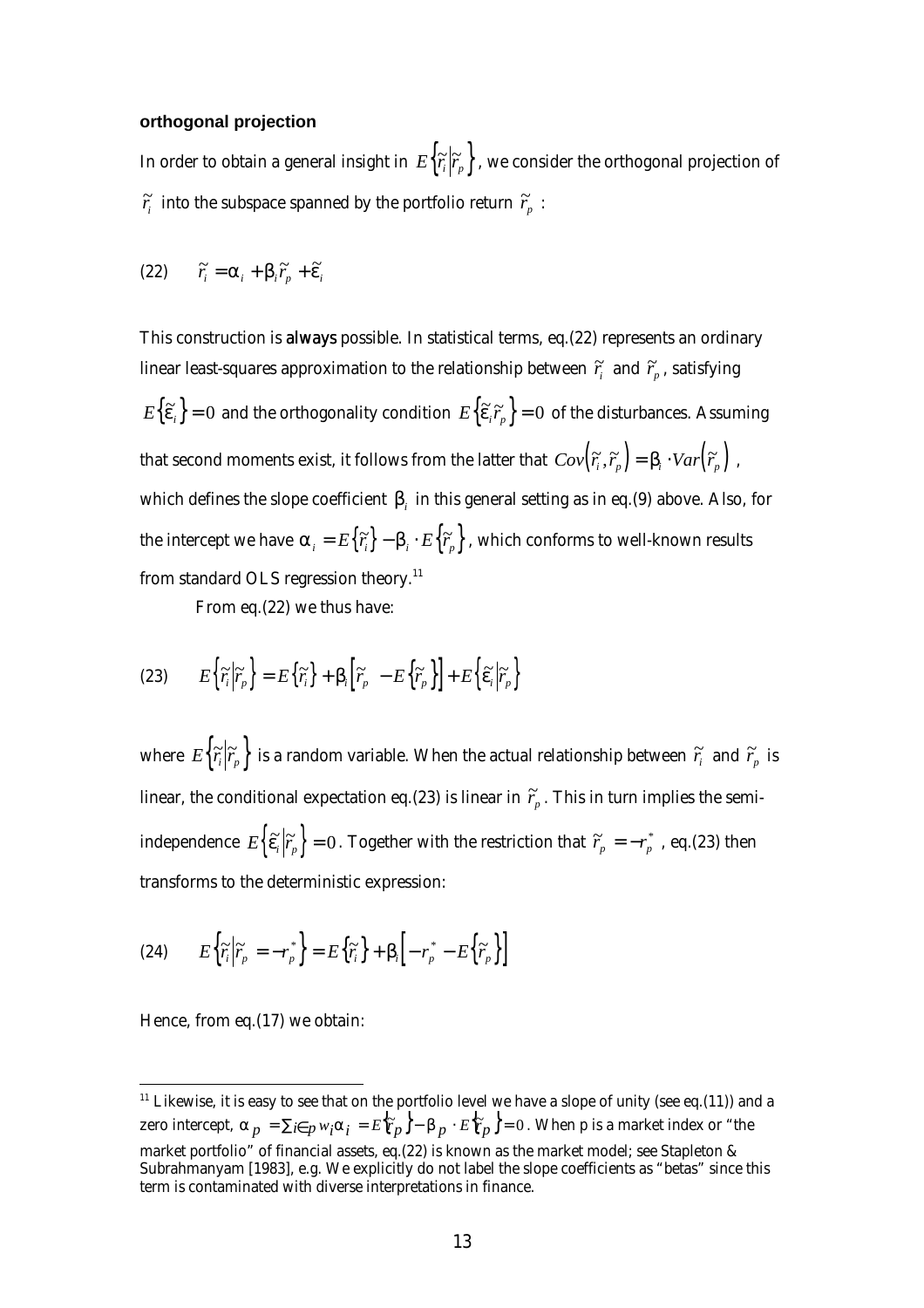$$
(25) \qquad M - VaR_i = -E\{\widetilde{r}_i\} + \boldsymbol{b}_i\bigl[r_p^* + E\bigl\{\widetilde{r}_p^*\bigr\}\bigr]
$$

which reduces to eq.(10) when expected returns are set to zero.

Note that eq.(25) also applies to an instrument not (yet) included in the portfolio. Suppose the portfolio *p* comprises *N-1* instruments and we want to know whether a marginal addition of instrument *N* lowers or increases the portfolio VaR. Consider the initial (*N*-*1*)-element portfolio as a *N*-element portfolio where  $w_N = 0$ . The coefficient  $\bm{b}_N$  measured with respect to the (*N*- *1*)-element portfolio is equal to the slope coefficient measured with respect to the *N*-element portfolio with  $w_N = 0$ . So when that the slope is greater (smaller) than unity, then the marginal inclusion of instrument *N* increases (lowers) the portfolio VaR.

## **4.2 analytical approaches**

 $\overline{a}$ 

Expression (25) applies exactly when the linearity condition  $\; E\Big\{ \widetilde{\bm{e}_i} \Big| \widetilde{r}_p \Big\} = 0 \,$  is satisfied, whence  $E\Big\{\widetilde{r_i}\Big|\widetilde{r_p}\Big\}$  is linear in  $\widetilde{r_p}$  . This condition is satisfied whenever  $\widetilde{r_i}$  and  $\widetilde{r_p}$  follow a bivariate elliptical (or spherical) distribution. <sup>12</sup> The class of elliptical distributions − also known as location-scale or "two-parameter" distributions − includes the Student t distribution, the exponential distribution and symmetric stable (or Pareto-Lévy) distributions (see Press [1972, p.455]), of which the normal distribution is a special case. Also non-normal variance mixtures of multivariate normal distributions belong to the elliptical class. Together with the t-distribution, variance mixtures are especially relevant in a VaR context, since these distributions possess fat tails.

Elliptical distributions possess density functions depending on only quadratic functions of the variates, ensuring a symmetrical shape. Any linear combination of elliptically distributed variates is still elliptical. Hence, when the component returns follow a multivariate elliptical distribution,  $\tilde{r} \sim EL(\Delta, \Omega)$ , also the portfolio return is elliptically distributed. When first moments exists, the location parameters  $\Delta$  are the

 $12$  The linearity of the conditional mean for elliptical distributions is proven by Kelker [1970, p.424]; see also Chmielewski [1981, p.72]. Fang, Kotz & Ng [1990] provide an extensive overview and Owen & Rabinovitch [1983] discuss the application of elliptical distributions in portfolio theory. Although for all elliptical distributions the conditional mean is linear (when it exists), except for the normal case the distribution of the conditional expectation depends on the conditioning variable  $-$  here  $\tilde{r}_p$ . So the higher conditional moments of  $\tilde{r}_i$ , and hence of the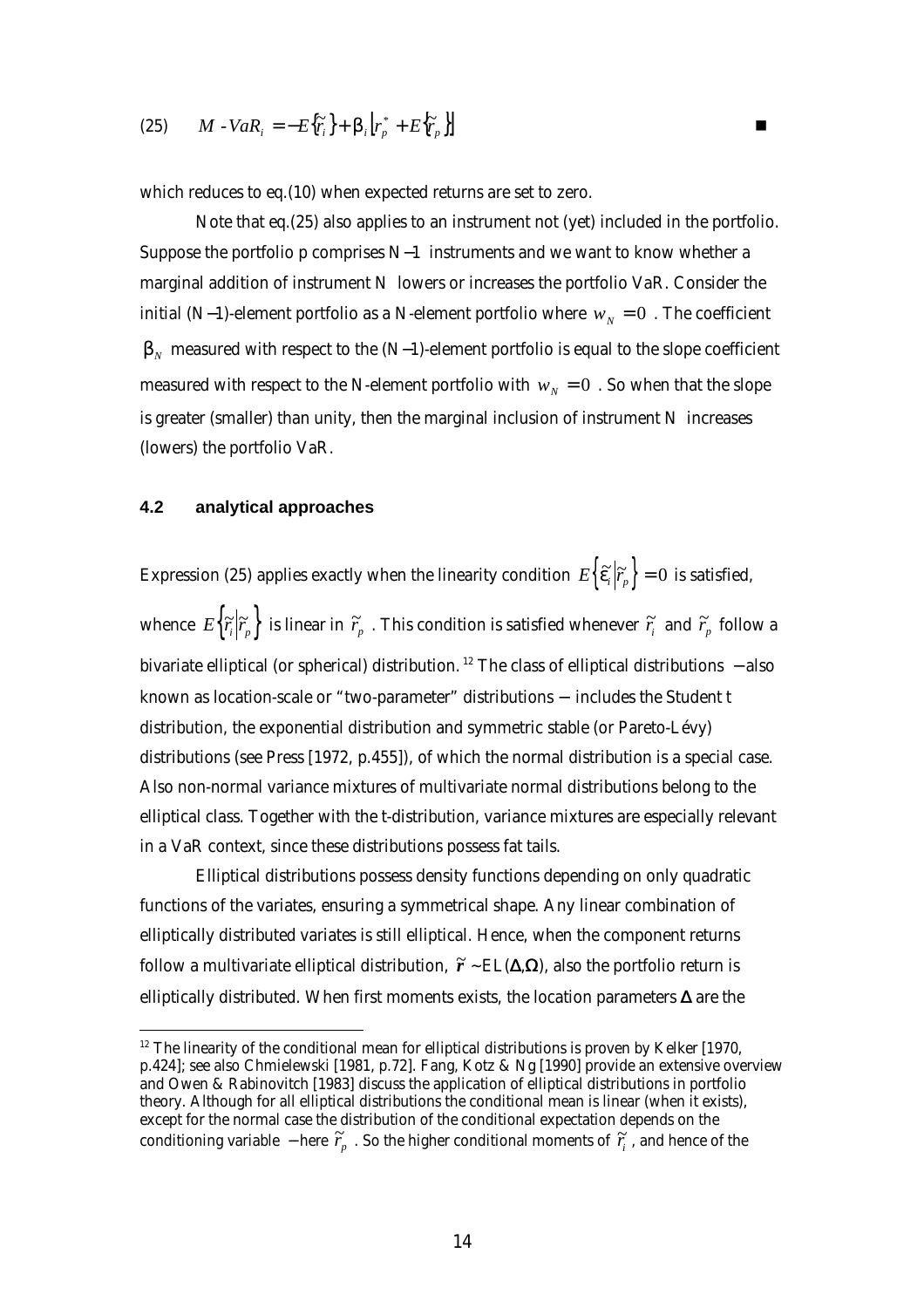means of the distribution. When also the second moment exists, the covariance matrix  $\Sigma$ exists and  $\Sigma$ =c·Ω, where c is a nonnegative scalar independent of Δ and Ω.<sup>13</sup> So not only applies the expression for marginal VaR in eq.(25) exact, also the slope coefficient retains it conventional definition eq.(9).

Any distribution assumption within analytical VaR approaches is likely to be covered by the elliptical class. When the portfolio contains non-linear derivative instruments, the fist four or so statistical moments of the portfolio return distribution can be derived under the assumption that the returns on the underlying values are multivariate normal. Using series expansions (like Cornish-Fisher) one can then reconstruct the portfolio return distribution in an approximate sense from its moments (or cumulants) in order to derive confidence intervals (see footnote 7). Eq.(7) is then replaced by:

(26) 
$$
r_p^* \approx -m_p + k(c) \cdot s_p
$$

where  $k(\cdot)$  is a function of the cumulants of  $\widetilde{r}_p$  . For return distributions displaying negative skewness or fat tails we have  $k(c) > N^{-1}(c)$  . However, since  $k(\cdot)$  is a function of the moments of the portfolio's return distribution, and hence of  $w_i$ ,

$$
(27) \qquad \frac{\P \ r_p^*}{\P \ w_i} \neq \boldsymbol{b}_i \cdot r_p^*
$$

 $\overline{a}$ 

so the conventional formulas for M-Var and C-VaR under normality no longer apply. This is adequately illustrated in section 5 (see also footnote 21).

disturbance term  $\,\bm{\widetilde{e}}_i$  , (insofar they exist) are heteroskedastic, implying time-varying residual (co-) variances.

<sup>&</sup>lt;sup>13</sup> We can be more specific for symmetric stable distributions. For the (conditional) expectation to exist, their characteristic exponent must exceed one. When the characteristic exponent is smaller than two, the variance of the distribution does not exist. Hence, the slope coefficients  $\bm{b}_i$  are no longer defined by eq.(9). In that case, the mean-absolute deviation estimator is a sensible candidate for the slope coefficient. Minimizing the mean-absolute deviations of the errors instead of minimizing the mean-square errors can be done in a conventional OLS regression framework by using an iterative WLS technique. See Maddala [1977, pp.309ff], e.g.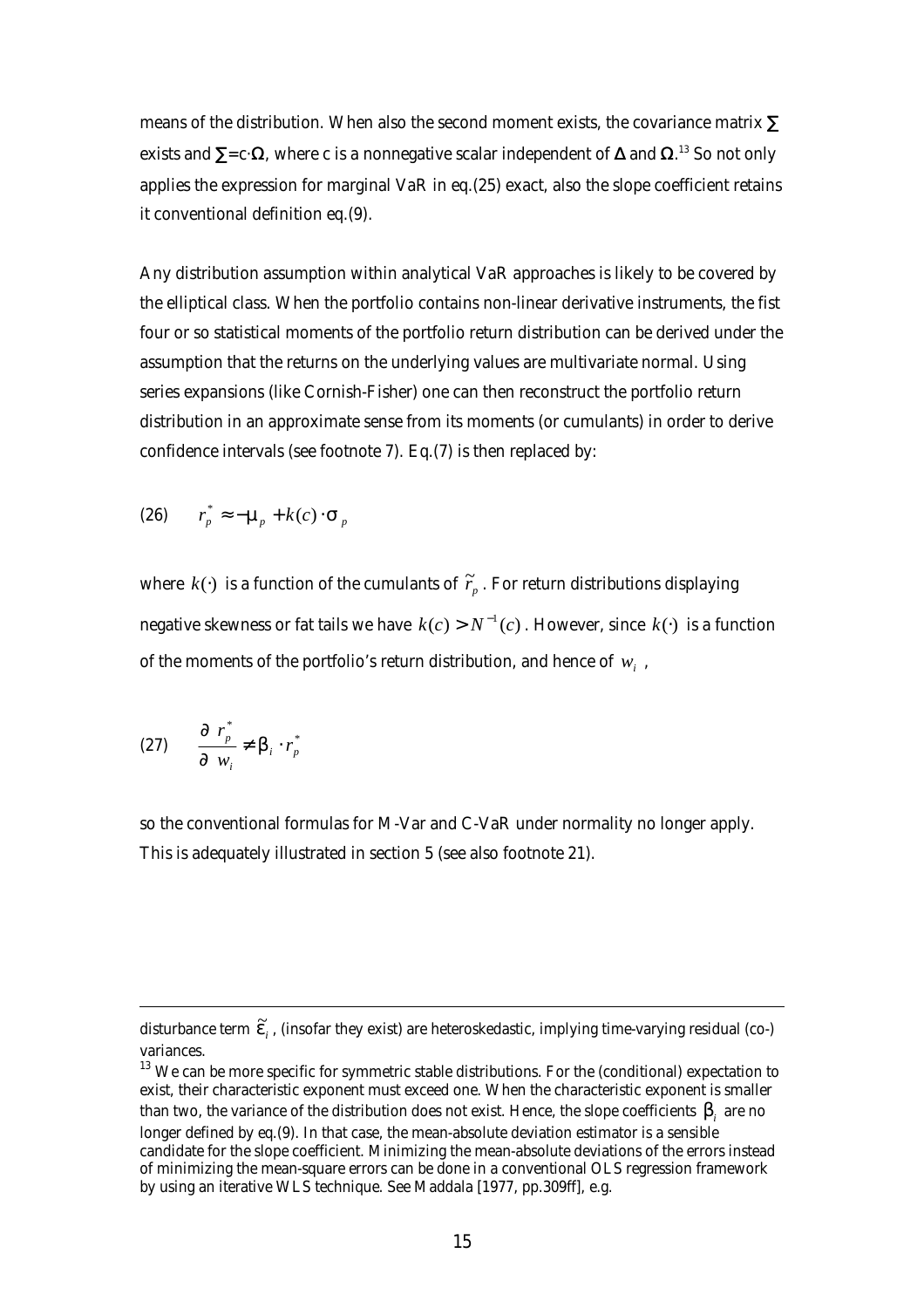#### **4.3 simulation-based approaches**

When it is no longer possible to specify return distributions that are both realistic and tractable, one has to resort to simulation methods. In this section we discuss the estimation of marginal VaR and component VaR in a simulation context. As a preliminary we first investigate the effects of non-linearity and distributional asymmetry on marginal VaR estimates. We then suggest some estimation methods: asymmetric response approximation, rational approximation and linear local approximation. These methods will be evaluated in section 5.

#### **non-linearity …..**

Distributional asymmetries and/or non-linearities in the relationship between  $\widetilde{r}_i^+$  and  $\widetilde{r}_p^+$ destroy the linearity of  $E\Big\{\widetilde r_i\Big\vert\widetilde r_p\Big\}$  . In that case, a linear relationship between  $\widetilde r_i$  and  $\widetilde r_p$  is no longer implied, but linearity could be imposed by forcing a linear least-squares regression of the form of eq.(22). Now assume for a moment that the portfolio return does follow a normal distribution (by invoking the central limit theorem, e.g.) but that no assumptions are made with respect to the distributions of the individual components' returns (aside from some mild regularity restrictions). When  $f_i(\cdot)$  is at least once differentiable with derivative  $f_i^{\dagger}(\cdot)$ , then from eq.(19) we have:

(28) 
$$
Cov(\widetilde{r}_i, \widetilde{r}_p) = Cov(f_i(\widetilde{r}_p), \widetilde{r}_p) + Cov(\widetilde{\mathbf{x}}_i, \widetilde{r}_p) = E(f_i'(\widetilde{r}_p)).Var(\widetilde{r}_p)
$$

where the last equality follows from applying Stein's lemma and eq.(21). Hence, the slope from the forced regression in eq.(22) equals:

$$
(29) \qquad \boldsymbol{b}_{i} = E\Big\{f_{i}\Big\vert(\widetilde{r}_{p}\Big)\Big\}
$$

 $\overline{a}$ 

In words: the linear OLS slope coefficient linking  $\widetilde{r}$  and  $\widetilde{r}$  is given by the expected value of the gradient of the (unknown) function  $f_i(\cdot)$  .<sup>14</sup> The expectation is taken with

 $^{14}$  The assumption of normality of  $\widetilde{r}_p^{\phantom{\dag}}$  is only a matter of convenience and does in no way affect our conclusion. To see this, we note a remarkable parallel between the interpretation of the regression coefficient under normality in eq.(29) on the one hand and some robust regression estimators that are designed to cope with deviations from normality (especially outliers) on the other. Theil [1950] and Sen [1968], for example, developed estimators for the slope coefficient *bi*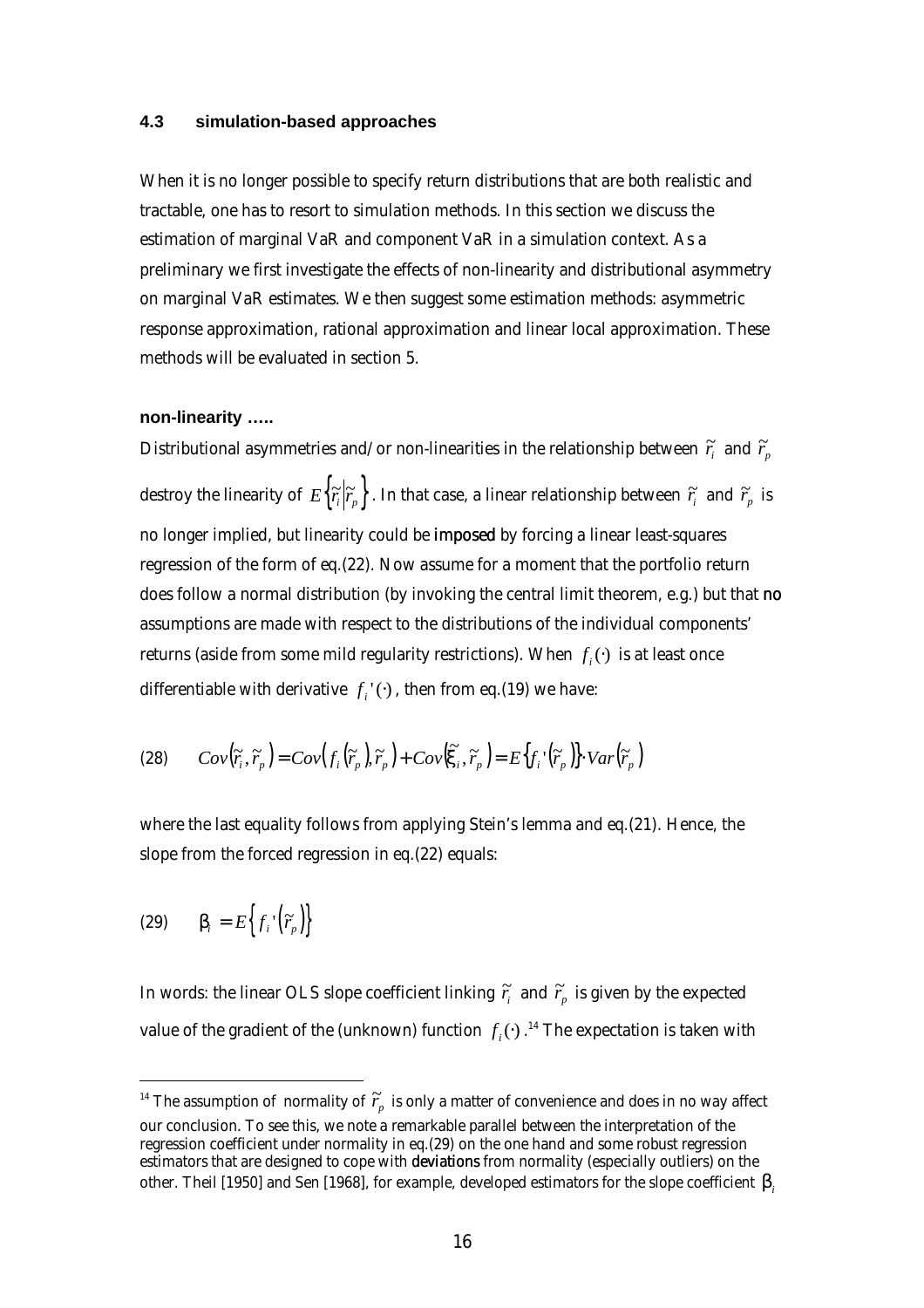respect to the distribution of  $\widetilde{r}_p$  , so the OLS slope provides a <mark>global</mark> approximation to  $f_i(\cdot)$  . But when  $f_i(\cdot)$  is non-linear, this gives a problem. For estimating the return-VaR we are interested in the relationship between  $\widetilde{r}_i$  and  $\widetilde{r}_p$  in the <mark>left tail</mark> of the distribution, i.e. where  $\widetilde{r}_p = -r_p^*$ . So what we need is not a global linear approximation to  $f_i(\cdot)$  but instead a local approximation in the neighbourhood of where  $\widetilde{r}_p = -r_p^*$  .

#### **….. and asymmetry**

What happens when the true relationship between  $\widetilde{r}_i^*$  and  $\widetilde{r}_p^*$  is non-linear and the underlying distributions are no longer symmetric? White [1980, p.155] proves that linear least squares estimates provide consistent (i.e. asymptotically correct) estimates of a welldefined weighted linear least squares approximation to the true but unknown function,  $f_i(\cdot)$  in eq.(20) in our case. The distribution function of the independent variable  $(\widetilde{r}_p)$ hereby serves as weighting function.<sup>15</sup> In this case, the global mean-square approximation provided by the OLS slope is even more inappropriate. The slope estimate may be tilted towards the slope of the function  $f_i(\cdot)$  in the right tail of  $\widetilde{r_p}$  's distribution, instead of towards the left tail which is relevant in the VaR context.

The problem of functional non-linearity and distributional asymmetry is by no means insurmountable. In effect, the discussion above clearly suggests one obvious solution to the estimation problem, i.e. applying a local approximation to the relationship between  $\widetilde{r}_i$  and  $\widetilde{r}_p$  . Given the portfolio VaR and estimates of  $\bm{b}_i$  , marginal VaR and component VaR readily follow. In the next section we discuss local linear approximations and present alternatives.

## **estimation by linear local approximation**

 $\overline{a}$ 

Figure 1 shows why functional non-linearity and distributional asymmetry render a global linear regression approximation inappropriate. Combined with the assumed convexity of the return relationship, the left-skewed portfolio return distribution pushes

which are the median of the set of slopes  $\bm{\mathit{Dr}}_i/\bm{\mathit{Dr}}_p$  joining pairs of points  $(r_i, r_p)$  . The slopes

 $\bm{D}$ *r*  $_{i}$   $/$   $\bm{D}$ *r*  $_{p}$   $\,$  can be imagined as gradients, so these estimators would resemble the **median** of

gradients. Another example are Hinich & Talwar [1975] who propose the (trimmed) mean or median of slope coefficients from a large number of non-overlapping sub-sample OLS regressions. As these sub-samples contain very few observations, the coefficient from each of these regressions may be considered as a local linear approximation to the gradient, evaluated in the sub-sample mean. Hence, the (trimmed) mean or median of these coefficients can then be considered as the mean (or median) of the gradients.

 $15$  See also Spanos [1986, p.459] for a clear exposition.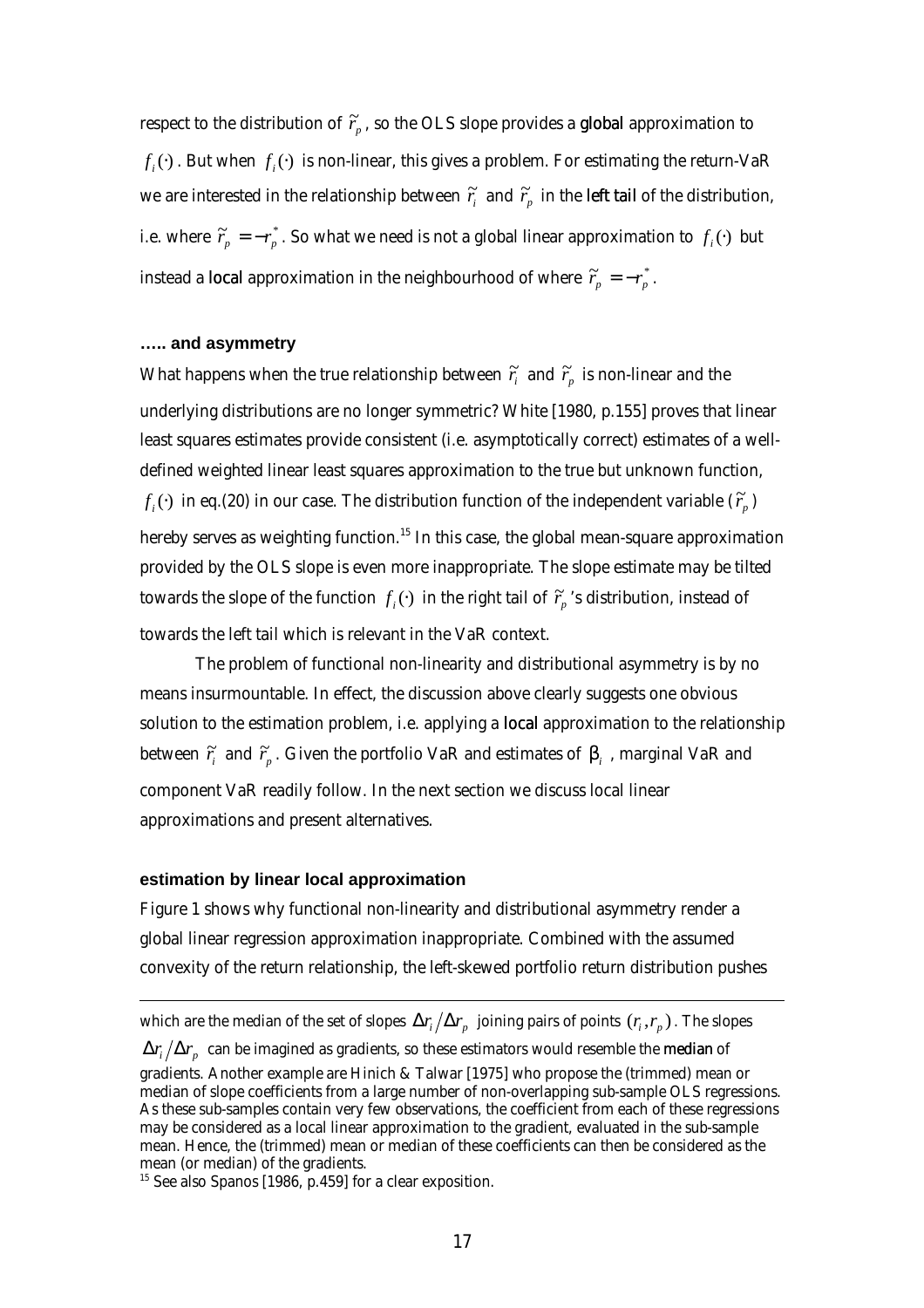the global OLS-  $\bm{b}_i$  towards a lower value. The local linear approximation in the neighborhood of where  $\widetilde{r}_p = - r_p^*$  would yield the slope estimate that is relevant for computing marginal-VaR and component-VaR.



**Figure 1:** Global and local OLS slope estimates in case of functional non-linearity and distributional asymmetry. The fat gray curve indicates the set of portfolio and instrument return combinations.

The local estimation of the slope coefficients is required in analytical non-parametric approaches as well as in simulation-based approaches. The procedure is the same. Starting from the raw sample return data matrix or from the Monte Carlo generated return data matrix, first select the complete data rows for which:

$$
(30) \qquad r_p \in \left[ -r_p^* - \mathbf{q}, -r_p^* + \mathbf{q} \right]
$$

for some small  $q > 0$ . Using only the selected data window, perform next OLS regressions of eq.(22) to obtain estimates  $\hat{\bm{b}_i}$  of the slope coefficients of the individual instruments. Finally, use the estimated slopes in eq.(25).

The number T\* of selected data rows depends on the width 2*q* of the return window. On the one hand, the interval must be narrow enough to yield a truly local approximation. On the other hand, the interval must contain a sufficient number of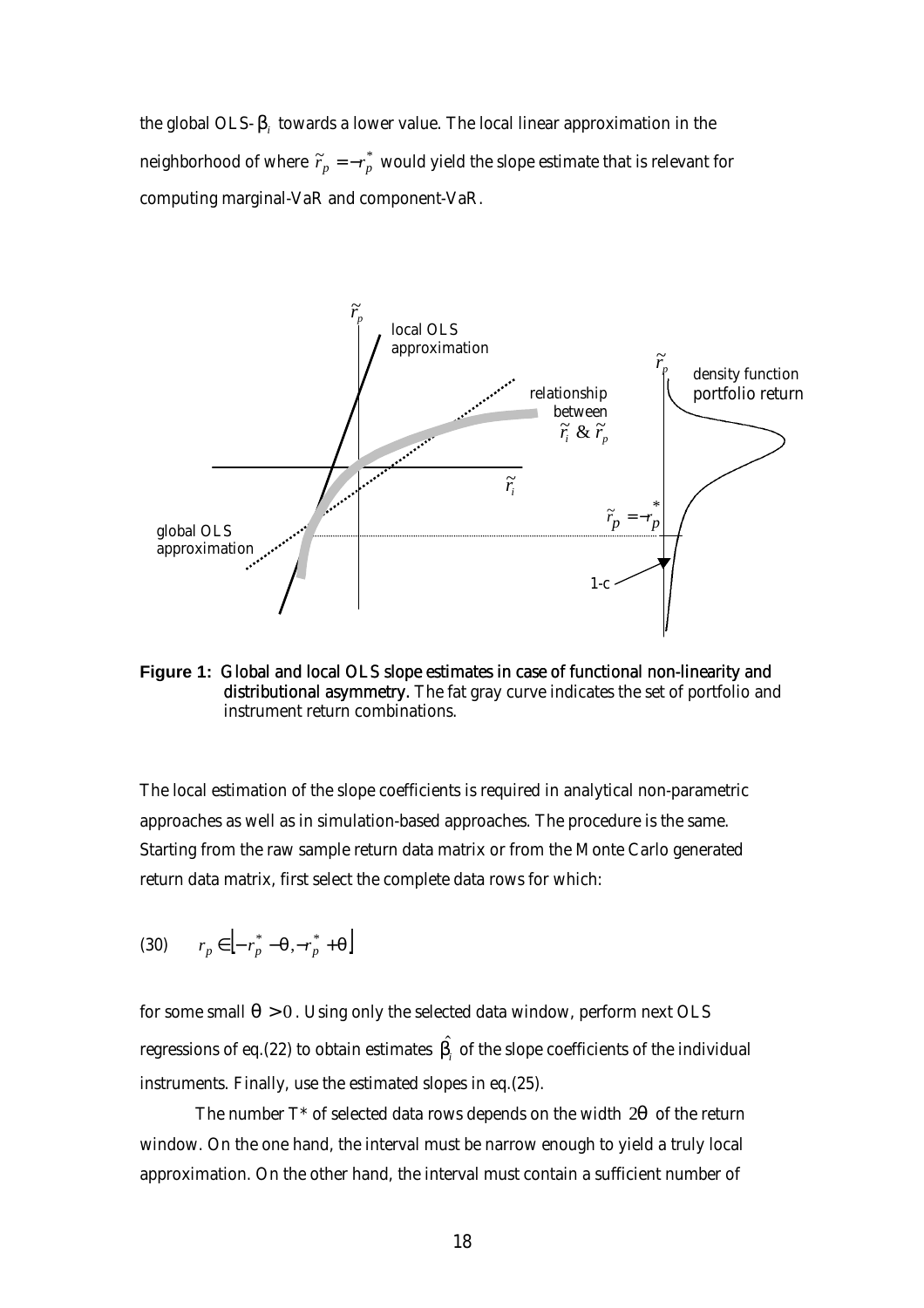return observations in order to provide reliable slope estimates. To be on the safe side, let  $T^* \geq 15$ . The consequences for the total sample size can be put in perspective by assuming normality. For a VaR confidence level of c=95% (and centering around the 5% tail probability), we expect 2% of the observations to lie between  $-0.94 \cdot r_p^*$  and  $-1.06 \cdot r_p^*$  . Requiring a minimum of  $T^*$ =15 observations in this interval implies a total sample size of 750. Likewise, we expect 6% of the observations to lie between  $-$  0.64  $\cdot$   $r_{p}^{*}$  and −1.25 ·  $r_p^*$  , indicating a minimum total sample size of 250 (i.e. a full year of daily data). The latter interval would still be sufficiently narrow to provide a suitable local approximation.

For Monte Carlo simulations, the number of drawings is sufficiently high to ensure that a fairly large number of generated portfolio returns will fall within a small interval. Especially here, because of this high number of drawings, brute force investigations into the effect of marginally changed portfolio compositions on the portfolio VaR are prohibitive. The local regression approximation then signifies an efficient method of VaR-analysis.

But is it also a robust method? Intuitively, this depends on the range of observed instrument returns  $r_i$  that belong to the interval of  $r_p$  as defined by eq.(30). When the implied window of  $r_{\scriptscriptstyle i}$  is too small, the local regression line will be tilted towards an infinitely large positive or negative value − irrespective of the actual functional relationship. The degree of robustness would profit from an increase in the number of observations available for the local approximation. This leads us to two alternative estimation methods.

#### **estimation by an asymmetric response model**

Increasing the domain of the local linear approximation leads us to an alternative estimation model. Assume that the relationship between  $\widetilde{r}_i^*$  and  $\widetilde{r}_p^*$  can be approximated by a two-piece linear function. Define a cut-off return *f* (which may be the mean or median of the portfolio return  $\widetilde{r}_p^{\phantom{\dag}}$  , or zero) and set:

(31) 
$$
\tilde{r}_{p}^{+} \equiv \max[F, \tilde{r}_{p}]
$$

$$
\tilde{r}_{p}^{-} \equiv \min[F, \tilde{r}_{p}]
$$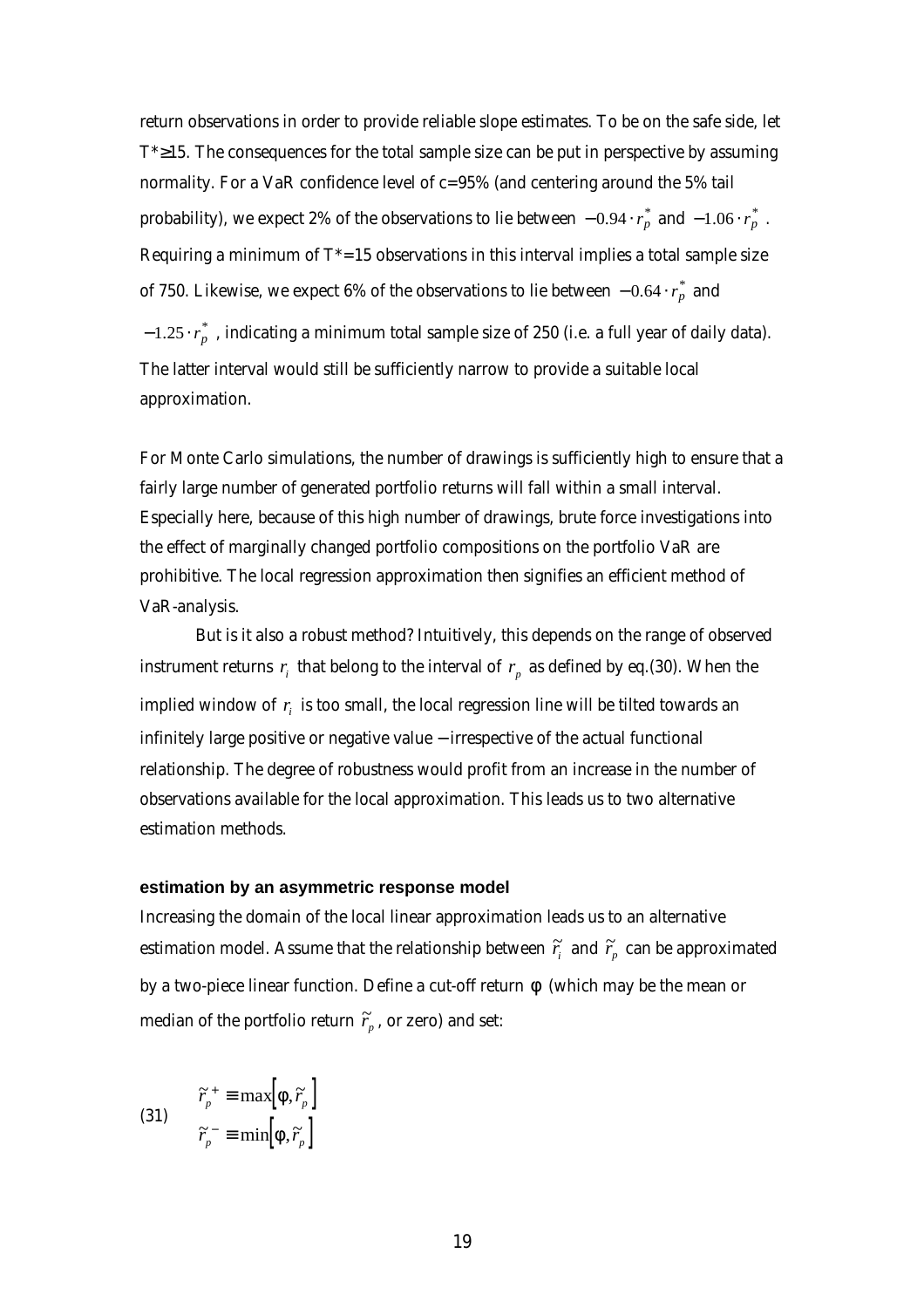The regression model eq.(22) is now extended to:

(32) 
$$
\widetilde{r}_i = \mathbf{a}_i + \mathbf{b}_i^+ \widetilde{r}_p^+ + \mathbf{b}_i^- \widetilde{r}_p^- + \widetilde{\mathbf{e}}_i
$$

The estimate  $\hat{\bm{b}_i}^-$  of the relevant slope is then used in lieu of  $\bm{b}_i$  . Setting the cut-off point  $\bm{f}$  equal to the median of the portfolio return  $\widetilde{r}_p$  implies that effectively half of the total sample size is used to estimate the slope. This is a significant improvement over the local linear approximation method, but the linearity imposed over a wider range of  $\widetilde{r}_p^{\phantom{\dag}}$  is the price paid. Since by construction, the "positive" and "negative" parts of  $\widetilde{r}_p^{\phantom{\dag}}$  are orthogonal, omitting the positive part from the regression has no consequences for the estimate of  $\,bm{b}_{\!i}^{-}$   $\,$   $\,^{16}$  However, when estimating the full equation, time-varying volatility effects can be accounted for, either directly (by using (G)ARCH) or indirectly (for example via the general iterative weighted least-squares approach proposed by Davidian & Carroll [1987]).

### **estimation by rational approximation**

 $\overline{a}$ 

The third approximation method allows use of all available sample data to estimate  $E\Big\{\widetilde{r_i}\Big|\widetilde{r_p}=-r_p^*\Big\}$ . Assuming that the function  $f_i(\cdot)$  in eq.(19) is continuous and analytic, it can be approximated by a n-order Taylor series expansion (around the mean portfolio return, e.g.). Since that expansion is linear in the coefficients, their estimates can be obtained via OLS regression. However, polynomial approximations usually become unsatisfactory when it is necessary to approximate a function over a wide interval. Moreover, for tractable order n, they lack the capacity to adjust to complex nonlinearities. In many cases, for a given amount of computational effort, a function can be approximated with greater accuracy by the use of rational functions, rather than by the use of polynomials. A rational function approximation, like the Padé approximation, can be seen as a kind of generalization of a Taylor series approximation.<sup>17</sup> A  $(m, k)$ -order rational approximant takes the form of the ratio of an m-order and a k-order polynomial. In our experience,  $m=k=2$  usually suffices to capture complex non-linear empirical relationships.<sup>18</sup>

<sup>&</sup>lt;sup>16</sup> Of course, the  $R^2$  of the regression and hence the significance of the slope estimate will then decrease.

<sup>&</sup>lt;sup>17</sup> See for example Young & Gregory [1973, Ch.6.12] for an exposition.

<sup>&</sup>lt;sup>18</sup> See Hallerbach & Kremer [1993] on this point. Hallerbach [1994] provides detials and another empirical application.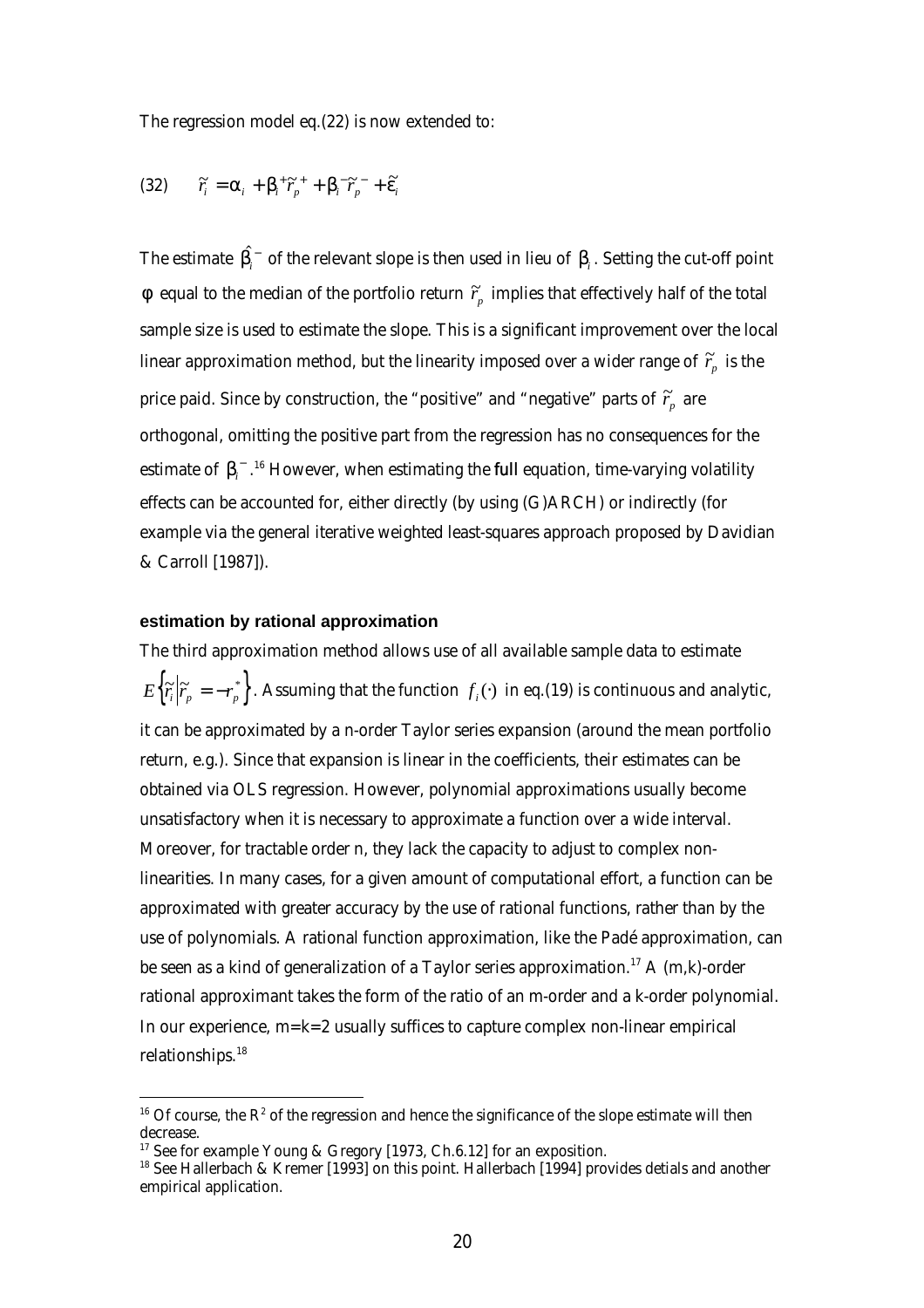The (2,2)-order rational approximation to eq.(19) is:

(33) 
$$
\widetilde{r}_i = \frac{a_i + b_{i1}\widetilde{r}_p + b_{i2}\widetilde{r}_p^2}{1 + c_{i1}\widetilde{r}_p + c_{i2}\widetilde{r}_p^2} + \widetilde{\boldsymbol{e}}_i
$$

The parameters of this equation can be estimated using various algorithms<sup>19</sup>, some of which are standard in most commercial statistical software packages.<sup>20</sup> Given these estimates and using eqs.(4) and (17), an instrument's *i* marginal return-VaR is given by:

(34) 
$$
\frac{\P r_p^*}{\P w_i} = \frac{\hat{a}_i + r_p^* \left( \hat{b}_{i1} + \hat{b}_{i2} r_p^* \right)}{1 + r_p^* \left( \hat{c}_{i1} + \hat{c}_{i2} r_p^* \right)}
$$

Given the appropriateness of the approximant, the advantage of this approach is that all available sample data can be used to estimate marginal VaR and component VaR . In addition, the relationship between  $\widetilde{r}_{i}$  and  $\widetilde{r}_{p}$  is truly evaluated at the point where

## $\widetilde{r}_p = -r_p^*$ . The relative complexity of the procedure is an obvious disadvantage.

#### **estimation by conditional mean**

Considering computational complexity and intuitive appeal, the last estimation procedure presented here is on the other extreme of the spectrum. Instead of first modelling the relationship between portfolio and instrument return, the conditional expectation is estimated directly. The procedure is as follows. Choose a window of portfolio returns according to eq.(30) and select the corresponding T\* complete data rows from the sample(d) data matrix.  $T^*$  should be large enough to establish a sufficiently reliable estimate, but not too large. Then, for each instrument *i*, compute minus the (conditional) mean return over the T\* observations in the data window:

(35) 
$$
\overline{r}_{i}^{*} = -\frac{1}{T} \sum_{t \in T^{*}} r_{i,t} \qquad i \in p
$$

 $\overline{a}$ 

At first sight, this would give us an estimate of instrument *i* 's marginal VaR according to eq.(17). However, since the tail of the portfolio's return distribution tapers off, the

<sup>19</sup> Cf. Beck & Arnold [1976, Ch.7] or Draper & Smith [1981, Ch.10].

<sup>20</sup> Press et.al [1989, Ch.14.4], for example, provide program source codes. Also, the solver from Excel can be used.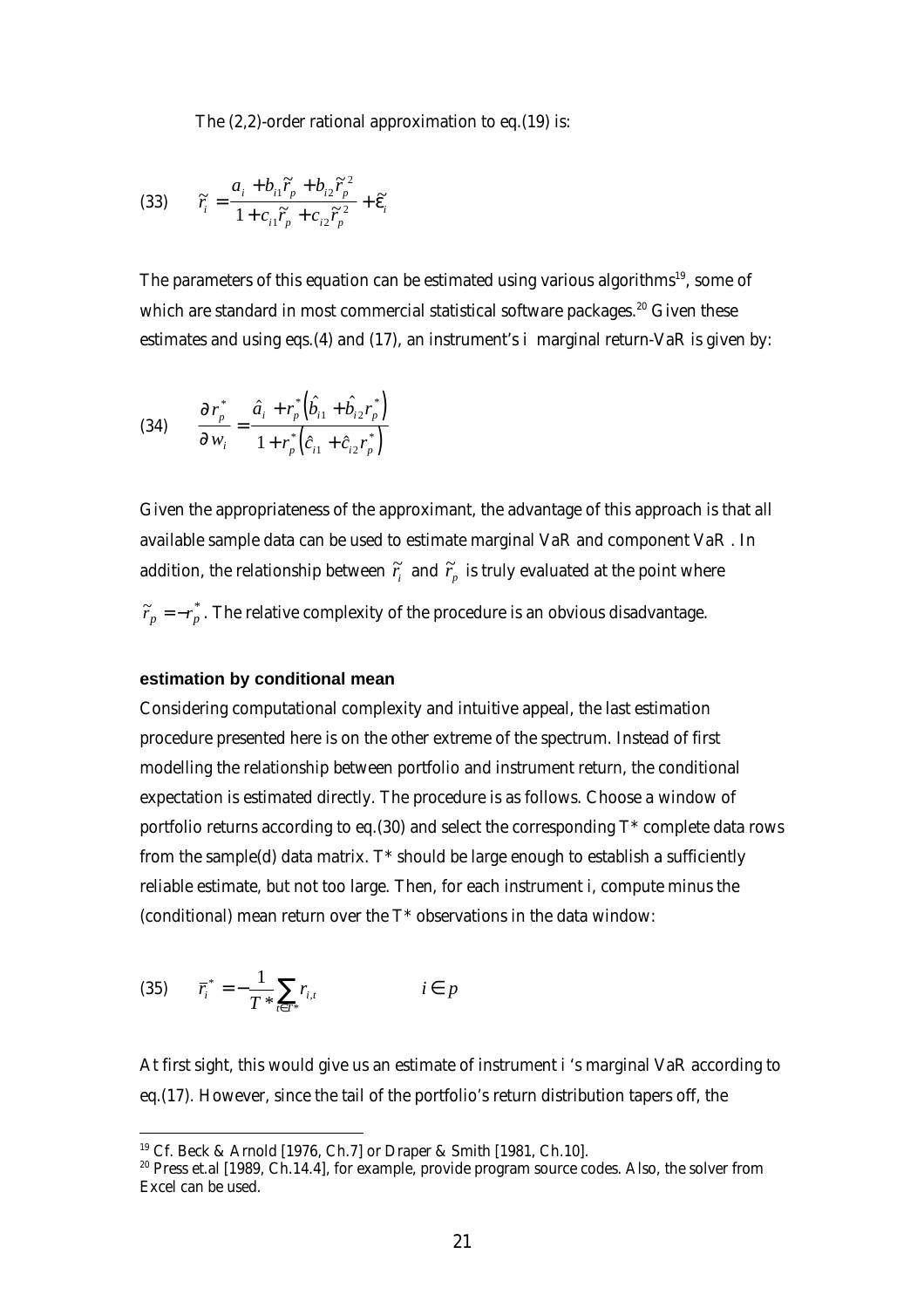median of the T\* return observations will be higher than the mean. Hence we expect that the portfolio-weighted average of (minus) the conditional mean returns is below the portfolio VaR:

$$
(36) \qquad \overline{r}_p^* \equiv \sum_{i \in p} w_i \overline{r}_i^* < r_p^*
$$

Therefore we introduce a correction factor *j* :

$$
(37) \qquad \boldsymbol{j} \equiv \frac{r_p^*}{\overline{r}_p^*}
$$

The adjusted estimate of instrument *i* 's marginal VaR then becomes:

$$
(38) \qquad M \cdot VaR_i = \mathbf{j} \cdot \overline{r_i}^* \qquad i \in p
$$

Note that the adjusted conditional mean represents the probability-weighted least squares aproximation to  $E\Big\{\widetilde r_i\Big|\widetilde r_p=-r_p^*\Big\}$  . The adjustment implies linear interpolation of the tail of the return distribution in the *q* -window. The corresponding estimate for the component VaR according to eq.(18) is  $C$  *- VaR*<sub>*i*</sub> =  $w_i \cdot M$  *- VaR*<sub>*i*</sub>. Due to the adjustment factor in eq.(38) this estimate for component VaR indeed satisfies eq.(14). Given its simplicity and intuitive appeal, this is our *a priori* preferred procedure. In section 5 we investigate whether this method can actually stand the test.

In the spirit of eqs.(37) and (38) we can also adjust the marginal VaRs (and hence the component VaRs) estimated through other procedures by:

(39) *adjusted M* - 
$$
VaR_i = M - VaR_i \cdot \frac{r_p^*}{\sum_{j \in p} w_j \cdot M - VaR_j}
$$

This ensures that the portfolio-weighted average of the adjusted estimated marginal VaRs (i.e. the sum of the component VaRs) equals the initially estimated overall portfolio VaR.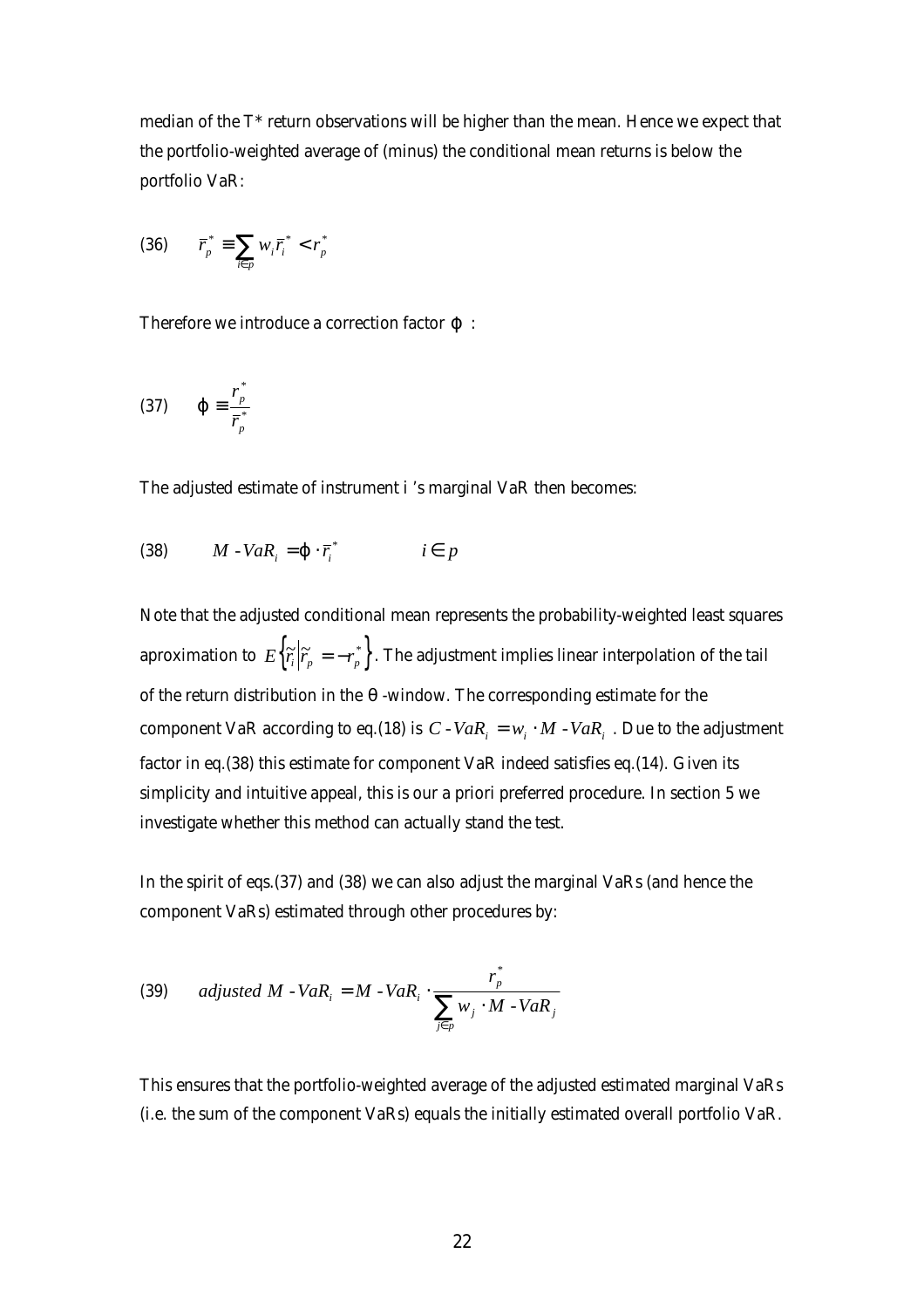## **5. Evaluation of the estimators**

In order to evaluate the proposed estimation procedures, we present a prototypical example in a simulation context. After describing the data we first discuss estimated marginal and component VaRs. Then we evaluate the use of marginal VaR estimates for approximating augmented portfolio VaR through incremental VaR.

## **data**

The VaR horizon is one trading day and we generate 1,000 samplings. This could be a four year historical simulation or a small scale Monte Carlo simulation. We consider a single stochastic market factor: a stock on which various European options are written. The current value of the stock is set to *S*=100. Its continuous compounded return is drawn from a normal distribution with mean  $m = 15%$  p.a. and standard deviation  $s = 40\%$  p.a. For each sampling, the portfolio is marked-to-model with the sampled stock price and the maturity of the options decreased with one day. The options are valued using the Black & Scholes model. The risk free interest rate is 5% p.a.

The initial portfolio we consider is a strap with a remaining maturity of one month. It consists of 2 long calls *C1* and one long put *P1* written on the stock. The strap is at-the-money in the forward sense, i.e. the exercise price X equals the forward price of the stock,  $X = S \cdot \exp(.08 \cdot .05) = 100.40$ . Hence  $C(X) = P(X) = 4.51$ . The current value of the strap is 13.53. We choose an at-the-money strap because of the high gamma (which induces non-linearity) and the resulting negatively skewed return distribution. In order to evaluate the estimated marginal VaRs, we consider three candidate trades:

|                |                          |       | augmented portfolios |       |                |                          |                          |                          |
|----------------|--------------------------|-------|----------------------|-------|----------------|--------------------------|--------------------------|--------------------------|
|                | initial portfolio        |       | A                    |       | B              |                          | $\mathcal{C}$            |                          |
|                | #                        | $W_i$ | #                    | $W_i$ | #              | $W_i$                    | #                        | $W_i$                    |
| C <sub>1</sub> | $\mathbf{2}$             | .67   | $\overline{2}$       | .38   | $\overline{2}$ | .61                      | $\boldsymbol{2}$         | .87                      |
| P <sub>1</sub> | 1                        | .33   | 1                    | .19   | 1              | .30                      | 1                        | .44                      |
| S              | $\overline{\phantom{a}}$ |       | $\cdot$ 1            | .43   |                | .09                      |                          | $\overline{\phantom{0}}$ |
| P <sub>2</sub> | $\overline{\phantom{a}}$ |       |                      |       | 25             | $\overline{\phantom{a}}$ | $\overline{\phantom{a}}$ | $\overline{\phantom{a}}$ |
| C2             | $\overline{\phantom{a}}$ |       |                      |       |                |                          | $-.5$                    | $-.31$                   |
| value:         | 13.53                    |       | 23.53                |       | 14.88          |                          | 10.34                    |                          |

**Table 1:** Composition of initial and augmented portfolios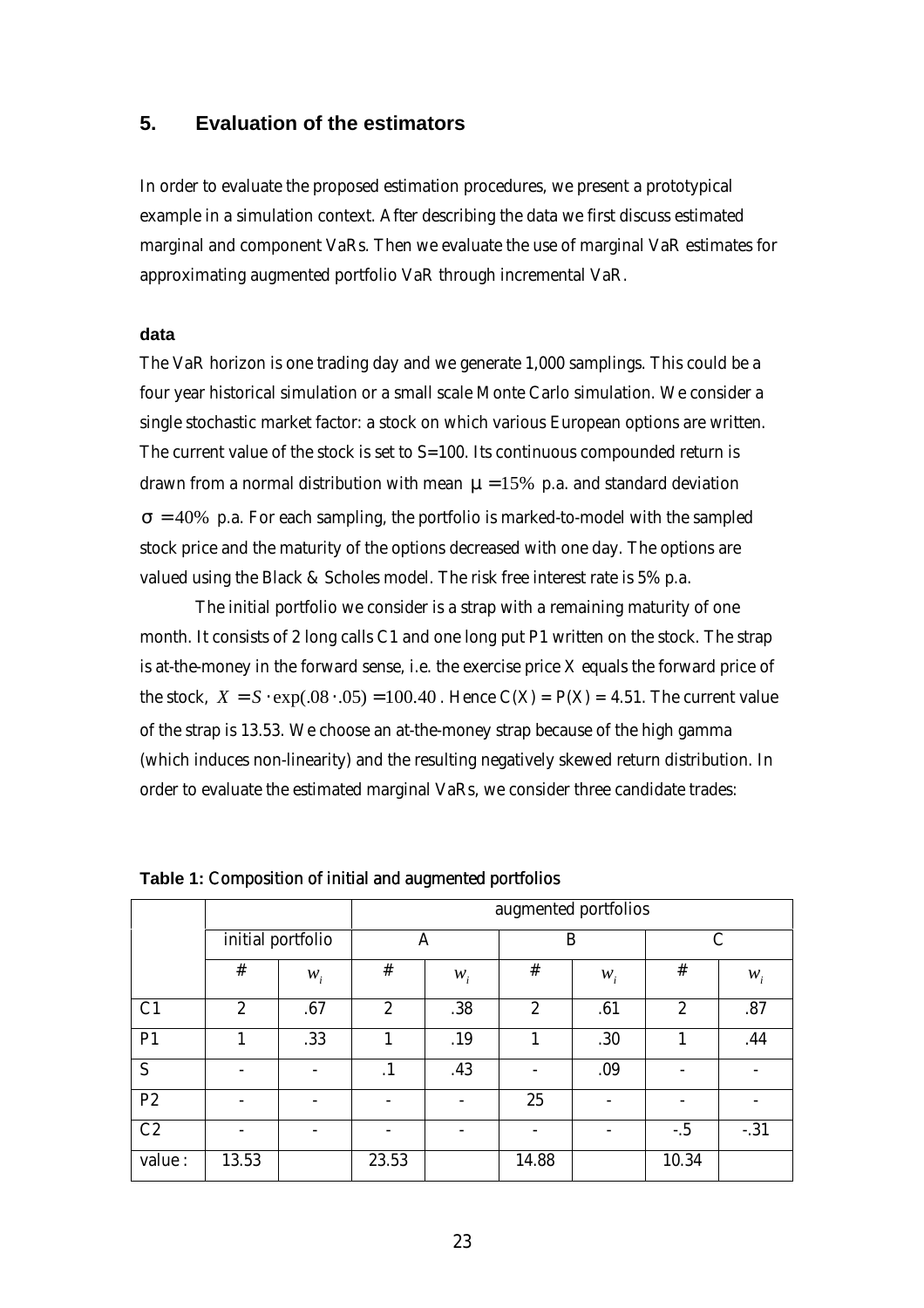- A. a position in the underlying stock *S*,
- B. a position in a deep out-of-the-money put option *P2* with exercise price 85, remaining maturity of two weeks and current value 0.05, and
- C. a position in a two-month call option *C2* with exercise price 100.8 (at-the-money forward) and current value 6.38.

Table 1 summarizes the portfolios.

### **marginal and component VaRs**

 $\overline{a}$ 

The overall VaR of the initial strap portfolio with confidence level 95% is  $r_p^* = 24.73\%$  . This corresponds to  $k(c) = 2.24$  in eq.(26) whereas under normality  $k(c) = 1.65$ . We use some of the methods outlined in section 4 to estimate marginal VaRs and component VaRs.

There are three OLS regression procedures. Global OLS uses all 1,000 samplings in eq.(22) to estimate the slope coefficient  $\bm{b}_i$  in eq.(10).<sup>21</sup> This is the conventional procedure under normality. The asymmetric response model is eqs.(31-32) with *f* = *median*, so 50% of the data is used to estimate the relevant slope **. The local** regression procedure uses 25 observations centered around  $-r_p^\ast$  to estimate the slope coefficient  $\bm{b}_i$  in eq.(10).

The fourth procedure is the (2,2)-Padé approximation according to the rational approximant eqs.(33-34). Finally we have the conditional mean procedure according to eq.(35) with T\*=21 observations centered around  $-r_p^*$  and adjusted according to eq.(37).

Table 2 contains the estimates. All methods recognize that the call options contribute to the risk exposure as measured by the VaR whereas the put option serves as a hedge. However, the estimates for the marginal VaRs and hence the component VaRs show considerable differences. Global regression generates estimates that are most pronounced − but also incorrect given the non-normality at hand. The estimates from the rational approximant and the conditional mean are mid-range and almost indistinguishable from one another while local regression estimates are smallest. A priori

<sup>&</sup>lt;sup>21</sup> Of course, the value of  $k(c)$  implied by  $\boldsymbol{s}_p^{}$  and  $\boldsymbol{r}_p^*$  in eq.(26) could be used to estimate marginal VaRs. However, from eq.(8) it follows that  $\frac{\partial r_p^*}{\partial w_i} = \hat{k} \cdot \frac{\partial s}{\partial w_i} = \hat{k} \cdot \mathbf{b}_i \cdot \mathbf{s}_p = \mathbf{b}_i \cdot r_p^*$ *p i*  $\frac{p}{\partial w_i} = \hat{k} \cdot \frac{\partial \mathbf{S}}{\partial w_i} = \hat{k} \cdot \mathbf{b}_i \cdot \mathbf{s}_p = \mathbf{b}_i \cdot \mathbf{r}$  $r_p^r / \frac{\partial s_p}{\partial w_i} = \hat{k} \cdot \frac{\partial s_p}{\partial w_i} = \hat{k} \cdot \mathbf{b}_i \cdot \mathbf{s}_p = \mathbf{b}_i$ .  $\omega_{w_i} = \hat{k} \cdot \frac{\partial}{\partial w_i}$  $\frac{\partial r_p^*}{\partial x_k} = \hat{k} \cdot \frac{\partial s_p}{\partial x_k} = \hat{k} \cdot \mathbf{b}_i \cdot \mathbf{s}_p = \mathbf{b}$ so this decomposition of overall VaR corresponds exactly to the global OLS procedure!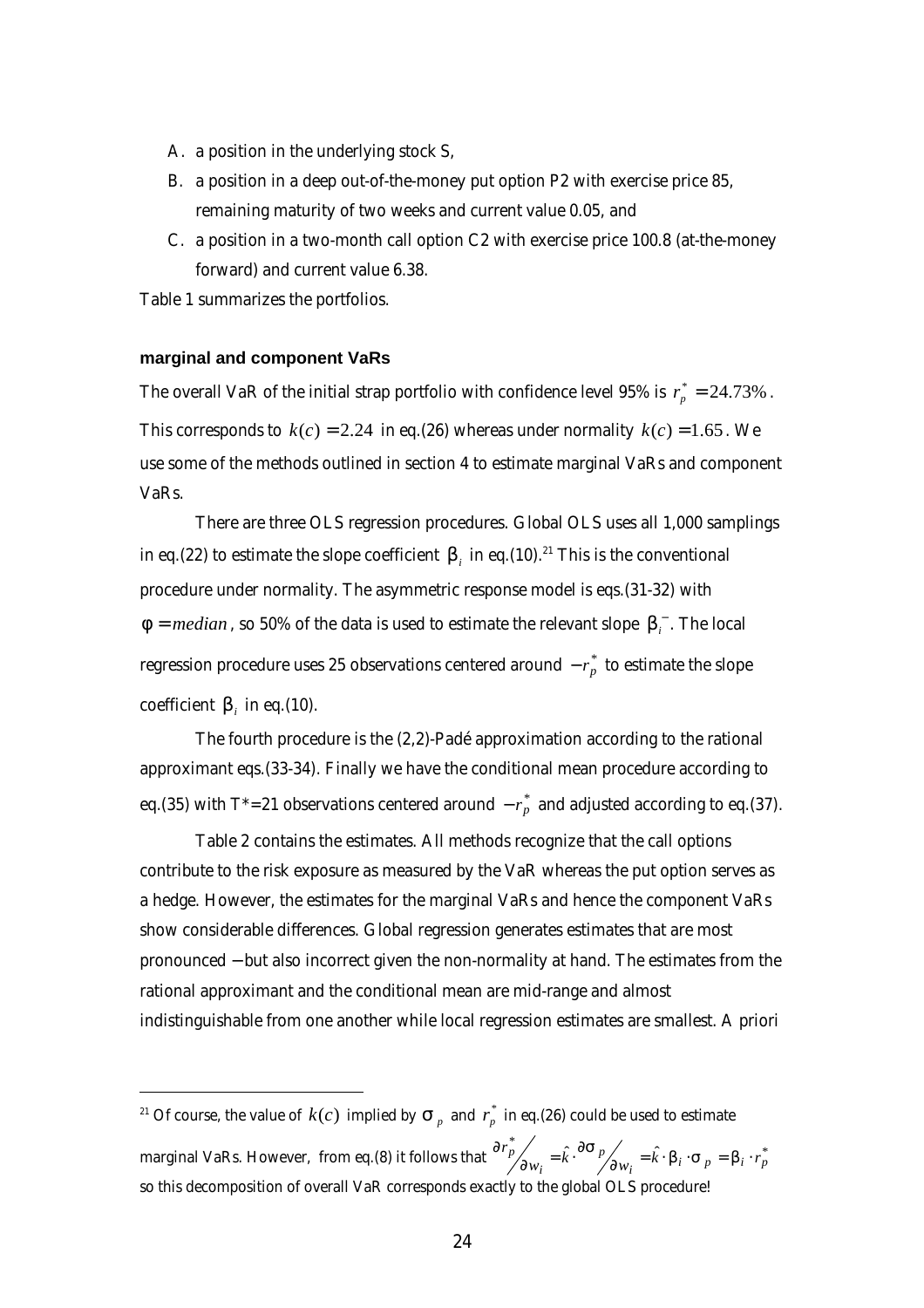#### **Table 2:** Marginal- and component-VaR estimates for the initial portfolio.

The 95% return-VaR is  $r_p^*$  = 24.73% . Global regression uses all 1,000 scenarios. The asymmetric response model is eqs.(31-32) with *f* = *median* . Local regression uses 25 observations centered around  $-r_p^*$  . (2,2)-Padé is the rational approximant eq.(34). The adjusted conditional mean is according to eqs.(35-37) with  $T^* = 21$  observations centered around  $-r_p^*$ . Component VaRs are adjusted according to eq.(39).

| $r_n^* = 24.73\%$ |            | <b>OLS</b> | $(2,2)$ -Padé | conditional |            |
|-------------------|------------|------------|---------------|-------------|------------|
|                   | global     | asymmetric | local         | approx.     | mean       |
| $M-VaR(C1)$       | .6776      | .5830      | .5269         | .5674       | .5630      |
| $M-VaR(P1)$       | $-6142$    | $-4242$    | $-3417$       | $-0.3939$   | $-0.3892$  |
| $M-VaR(S)$        | .0566      | .0441      | .0378         | .0415       | .0415      |
| $M-VaR(P2)$       | $-2.0650$  | $-1.4415$  | $-1.1627$     | $-1.0560$   | $-1.0464$  |
| $M-VaR(C2)$       | .4803      | .4011      | .3566         | .3880       | .3850      |
| $C-VaR(C1)$       | 45.22%     | 38.87%     | 36.59%        | 37.87%      | 37.79%     |
| $C-VaR(P1)$       | $-20.49\%$ | $-14.14%$  | $-11.86%$     | $-13.14%$   | $-13.06\%$ |

we expect global OLS estimates to be biased by the non-linear relationship between  $\tilde{r}_i$ and  $\widetilde{r}_{p}^{\prime}$  and it seems that the local regression estimates overshoot.

#### **incremental VaRs**

In order to evaluate the estimated marginal VaRs, we next estimate incremental VaRs. We add another instrument to the strap portfolio and use marginal VaR to estimate the overall VaR of the augmented portfolio. Note however, that expression (6) for incremental VaR only applies for a small weight  $w_{_N}$  of the instrument added. But we are here considering a small portfolio and we want to evaluate the effect of larger changes in composition. For larger changes in the portfolio, an additional adjustment must be made. Suppose the initial portfolio *p* with current value  $V_{p,0}$  is composed of  $N-1$ instruments. Next we add instrument  $N$  with current value  $V_{N,0}$  to the portfolio. Then the portfolio weight of this instrument in the augmented portfolio *p*' becomes:

(40) 
$$
w_N = \frac{V_{N,0}}{V_{p0} + V_{N,0}}
$$

and the weights of the initial instruments in  $p'$  change according to: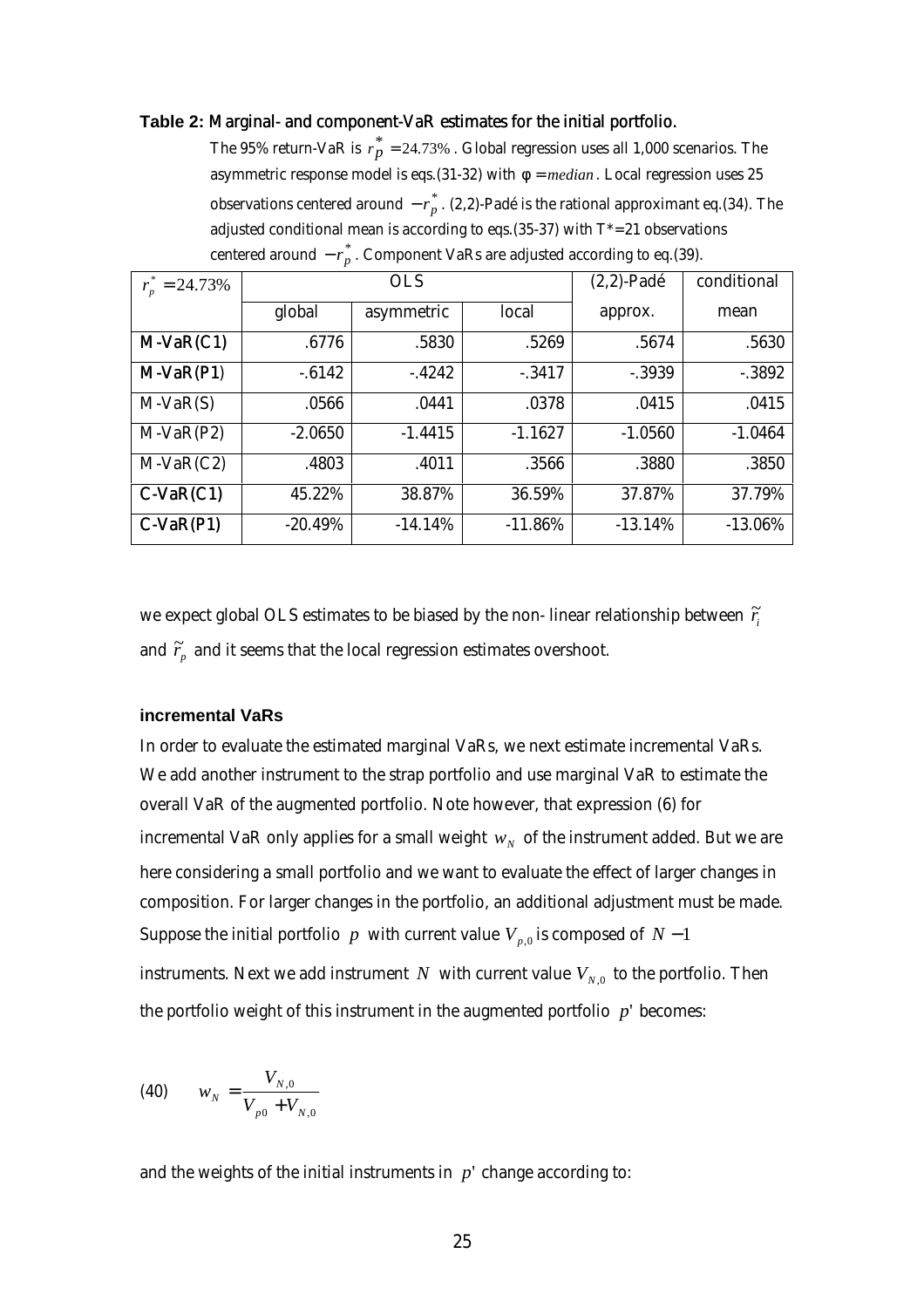(41) 
$$
w_i \to (1 - w_N) w_i
$$
  $i = 1,..., N - 1$ 

Now, by definition, the VaR of the initial portfolio *p* is:

(42) 
$$
r_p^* = \sum_{i=1}^{N-1} w_i \cdot M - VaR_i
$$

Give the changed portfolio weights, we would have for the augmented portfolio *p*':

(43) 
$$
r_{p'}^{*} = (1 - w_N) \sum_{i=1}^{N-1} w_i \cdot M - VaR_i + w_N \cdot M - VaR_N
$$

where the prime indicates that the marginal VaRs are measured with respect to *p*'. Then, to a first order approximation:

(44) 
$$
r_{p'}^* \approx (1 - w_N) \sum_{i=1}^{N-1} w_i \cdot M - VaR_i + w_N \cdot M - VaR_N
$$

$$
\equiv (1 - w_N) r_p^* + w_N \cdot M - VaR_N
$$

We use eq.(44) and the information in Table 2 to estimate the VaR of the augmented portfolios A, B and C. We confine ourselves to the global regression method and the proposed adjusted conditional mean method. Table 3 confronts these estimates with the portfolio VaRs obtained by brute force full-fledged re-estimation ("actual" VaR).

## **Table 3:** Actual VaR and estimated VaR (via incremental VaR) for the augmented portfolios A, B and C.

Global regression uses all 1,000 scenarios. The adjusted conditional mean is according to eqs.(35-37) with T\*=21 observations centered around  $-r_p^*$ . Confidence level: 95%.

|   | actual | OLS global | conditional mean |
|---|--------|------------|------------------|
|   | 16.00% | 2.40%      | 15.99%           |
| B | 13.18% | 3.87%      | 13.06%           |
|   | 20.41% | 17.54%     | 20.48%           |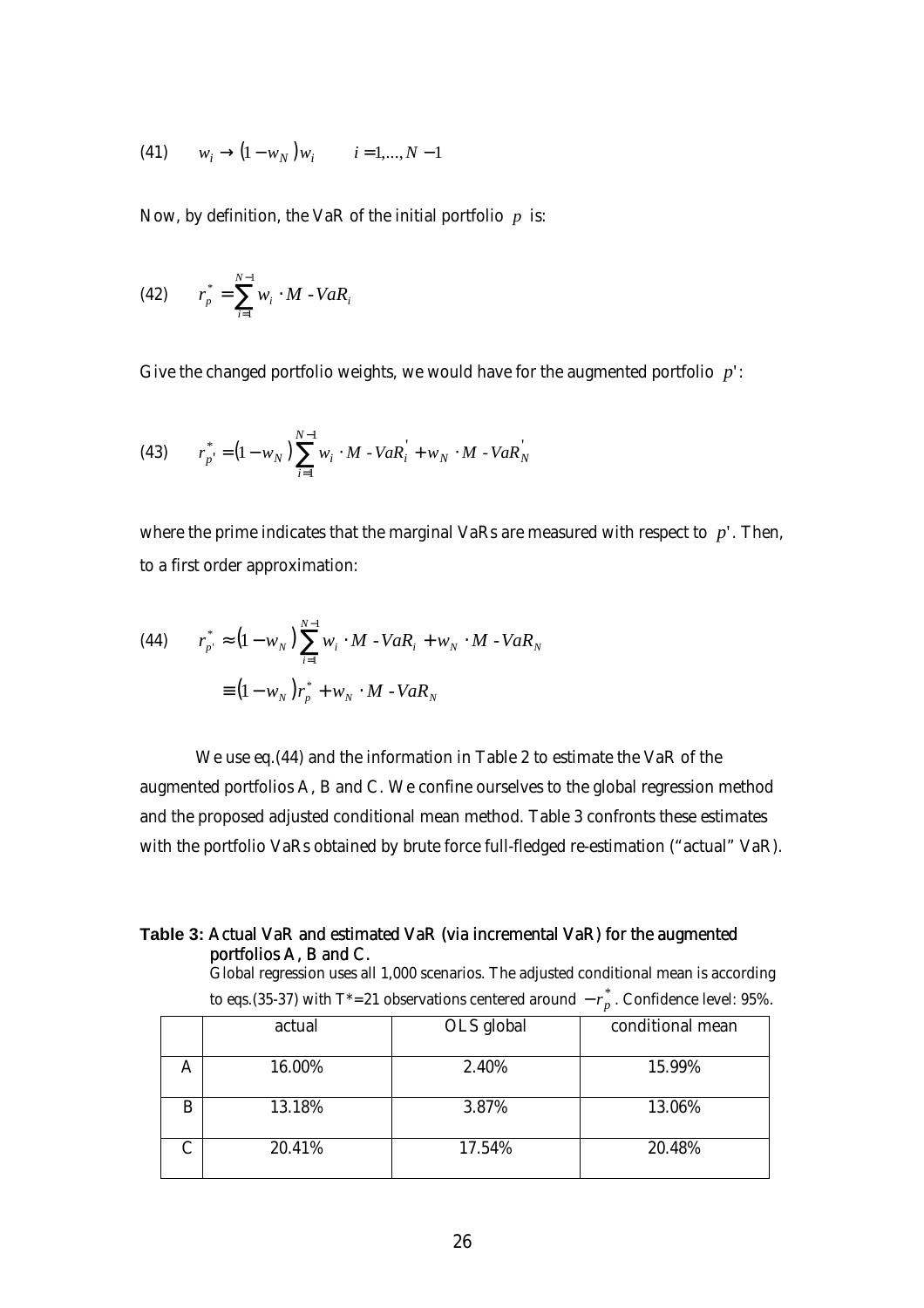As expected the global regression method (which embraces the very quick but even more dirty variant of the conventional variance-covariance method, as described in footnote 21) fails miserably, whereas the conditional mean method yields almost exact results. Given the non-normality and the highly non-linear portfolio at hand we expected the former but could only dream of the latter. Although this is a highly stylized example we conclude that the adjusted conditional mean method is not only intuitively appealing and embarrassingly simple but also promises to be highly accurate for non-linear portfolios in general. We performed some additional simulations on the basis of random portfolios and these results strengthen our confidence. We expect the adjusted conditional mean method to live up to its promises in a more scrutinous empirical investigation.

## **6. Summary and conclusions**

This paper investigates the concepts of marginal, component and incremental VaR in a general setting. We derive a distribution-free expression for the marginal contribution of an instrument to the diversified portfolio VaR − whether this instrument is already included in the portfolio or not. We show how in a most general way, the diversified portfolio VaR can be decomposed in component VaRs that can be attributed to the individual instruments comprised in the portfolio. We show how the standard results under normality can be generalized to non-normal analytical VaR approaches and we discuss the distributional assumptions under which the derived expressions hold, either exactly or as mean-square error approximations. In addition we present explicit procedures for estimating marginal VaR and component VaR in simulation settings, viz. global and local regression models, asymmetric response models, rational approximants and the adjusted conditional mean model. Based on the intrinsic linearity of the portfolio operator, the last approach pairs appealing simplicity with high computational efficiency.

We evaluated the performance of various estimation methods applied to a prototypical non-linear portfolio in a simulation setting. The conventional variancecovariance method − albeit adapted for non-normality − fails miserably, whereas the conditional mean method yields almost exact results. The latter method is not only intuitively appealing and embarrassingly simple but also pairs high accuracy with computational efficiency. We expect that this outperformance can be maintained for non-linear portfolios in general. Additional simulations strengthen our confidence and a more detailed empirical investigation will be the subject of a next paper.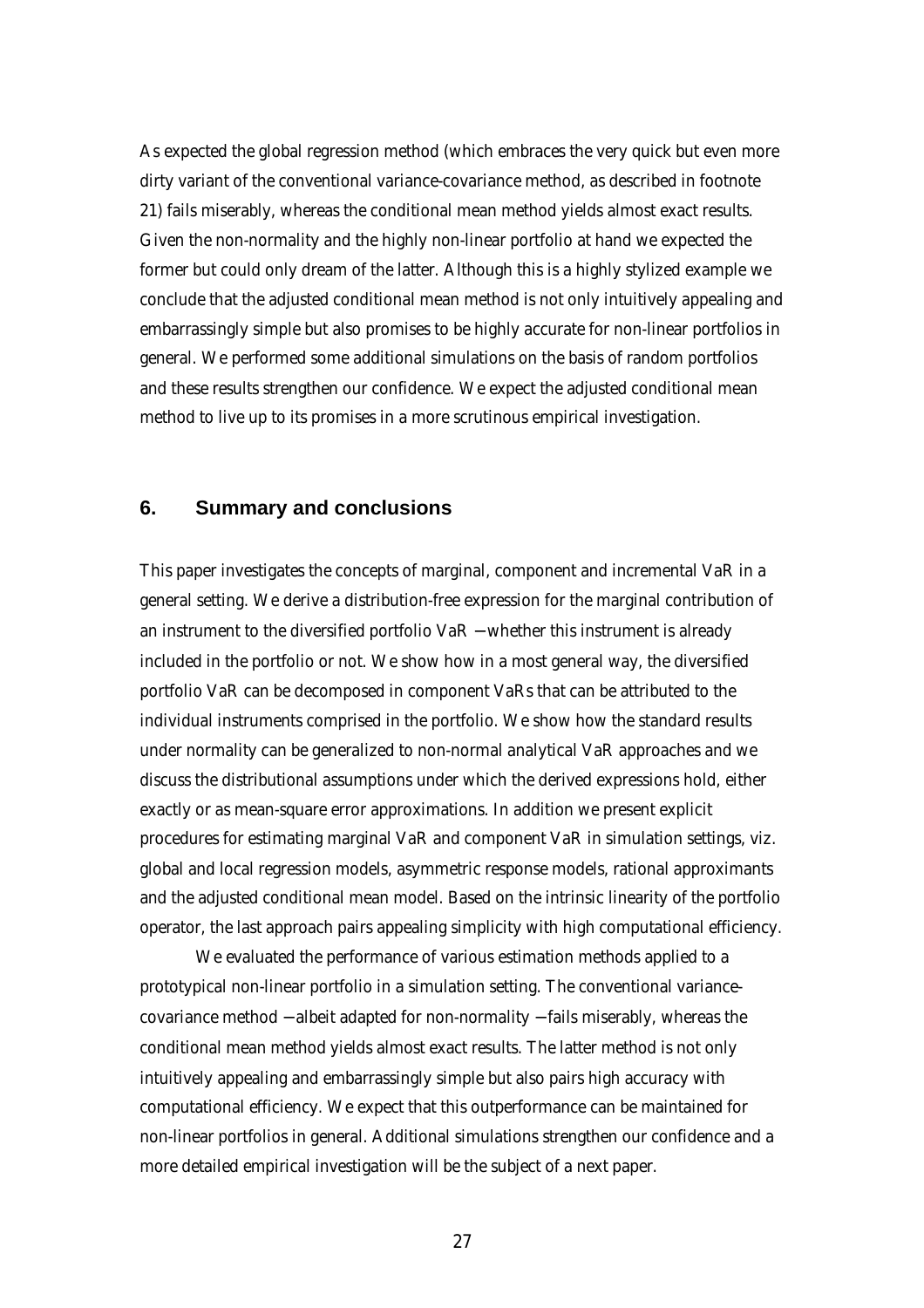#### **References**

- Beck, J.V. & K.J. Arnold, 1976, *"Parameter Estimation in Engineering and Science"*, John Wiley, New York NY
- Chmielewski, M.A., 1981, "Elliptical Symmetric Distributions: A Review and Bibliography", *International Statistical Review* 49, pp. 67-74
- Davidian, M. & R.J. Carroll, 1987, "Variance Function Estimation", *Journal of the American Statistical Association* 82/400, pp. 1079-1091
- Draper, N.R. & H.Smith, 1981, *"Applied Regression Analysis"*, John Wiley, New York NY
- Duffie, D. & J. Pan, 1997, "An Overview of Value at Risk", *The Journal of Derivatives* 4/3, Spring, pp.7-49
- Edgeworth, F.Y., 1888, "The Mathematical Theory of Banking", *Journal of the Royal Statistical Society*, 51/1, March, pp. 113-127
- Fang, K.T., S. Kotz & K.W. Ng, 1990, *"Symmetric Multivariate and Related Distributions"*, Chapman and Hall, London UK
- Fong, G. & O.A. Vasicek, 1997, "A Multidimensional Famework for Risk Analysis", *Financial Analysts Journal* July/August, pp. 51-57
- Garman, M.B., 1996a, "Improving on VAR", *RISK* 9/5, May, pp.61-63
- Garman, M.B., 1996b, "Making VaR Proactive", working paper Financial Engineering Associates, http://www.fea.com/fea\_cons\_ed/papers/vardelta.html, 4 pp.
- Garman, M.B., 1997a, "Taking VAR to Pieces", *RISK* 10/10, October, pp. 70-71
- Garman, M.B., 1997b, "Ending the Search for Component VaR", working paper Financial Engineering Associates, http://www.fea.com/endsearchvar.html, 4 pp.
- Hallerbach, W.G., 1994, *"Multi-Attribute Portfolio Selection*", doctoral dissertation, Erasmus University Rotterdam NL
- Hallerbach, W.G. & G.H. Kremer, 1993, "Exploratory Data Analysis: Using Neural Networks and Approximating Functions", in: D.J. Baestaens & W.M. Van den Bergh (eds), "*Financiering en Belegging*" 16, Ridderprint, Ridderkerk NL, pp. 145- 165, 167-168
- Hallerbach, W.G. & B. Menkveld, 1999, "Value-at-Risk as a Diagnostic Tool for Corporates: the Airline Industry", discussion paper TI 99-023/2, Tinbergen Institute Rotterdam, 32 pp.
- Hinich, M.J. & P.P. Talwar, 1975, "A Simple Method for Robust Regression", *Journal of the American Statistical Association* 70/349, March, pp. 113-119
- Hull, J.C., 1998, *"Introduction to Futures and Options Markets"*, Prentice-Hall International, Upper Saddle River NJ
- Jarrow, R. & A. Rudd, 1982, "Approximate Option Valuation For Arbitrary Stochastic Processes", *Journal of Financial Economics* 10, Nov., pp. 347-369
- Jorion, Ph., 1997, *"Value at Risk"*, Irwin, Chicago Ill.
- J.P.Morgan, 1996, *"RiskMetrics™: Technical Document"*, 4th ed., New York NY
- Kelker, D., 1970, "Distribution Theory of Spherical Distributions and a Location-Scale Parameter Generalization", *Sankhyá: The Indian Journal of Statistics: Series A* 32, pp. 419-430
- Kendall, M.G. & A. Stuart, 1969, *"The Advanced Theory of Statistics"*, Volume 1 (Distribution Theory), Charles Griffin & Co, London UK
- Maddala, G.S., 1977, *"Econometrics"*, McGraw-Hill, Auckland
- Owen, J. & R. Rabinovitch, 1983, "On the Class of Elliptical Distributions and their Applications to the Theory of Portfolio Choice", *The Journal of Finance* 38/3, Sept, pp. 745-752
- Press, S.J., 1972, "Multivariate Stable Distributions", *Journal of Multivariate Analysis* 2, pp. 444-462
- Press, W.H., B.P. Flannery, S.A. Teukolsky & W.T. Vetterling, 1989, *"Numerical Recipes: The Art of Scientific Computing"*, Cambridge University Press, Cambridge